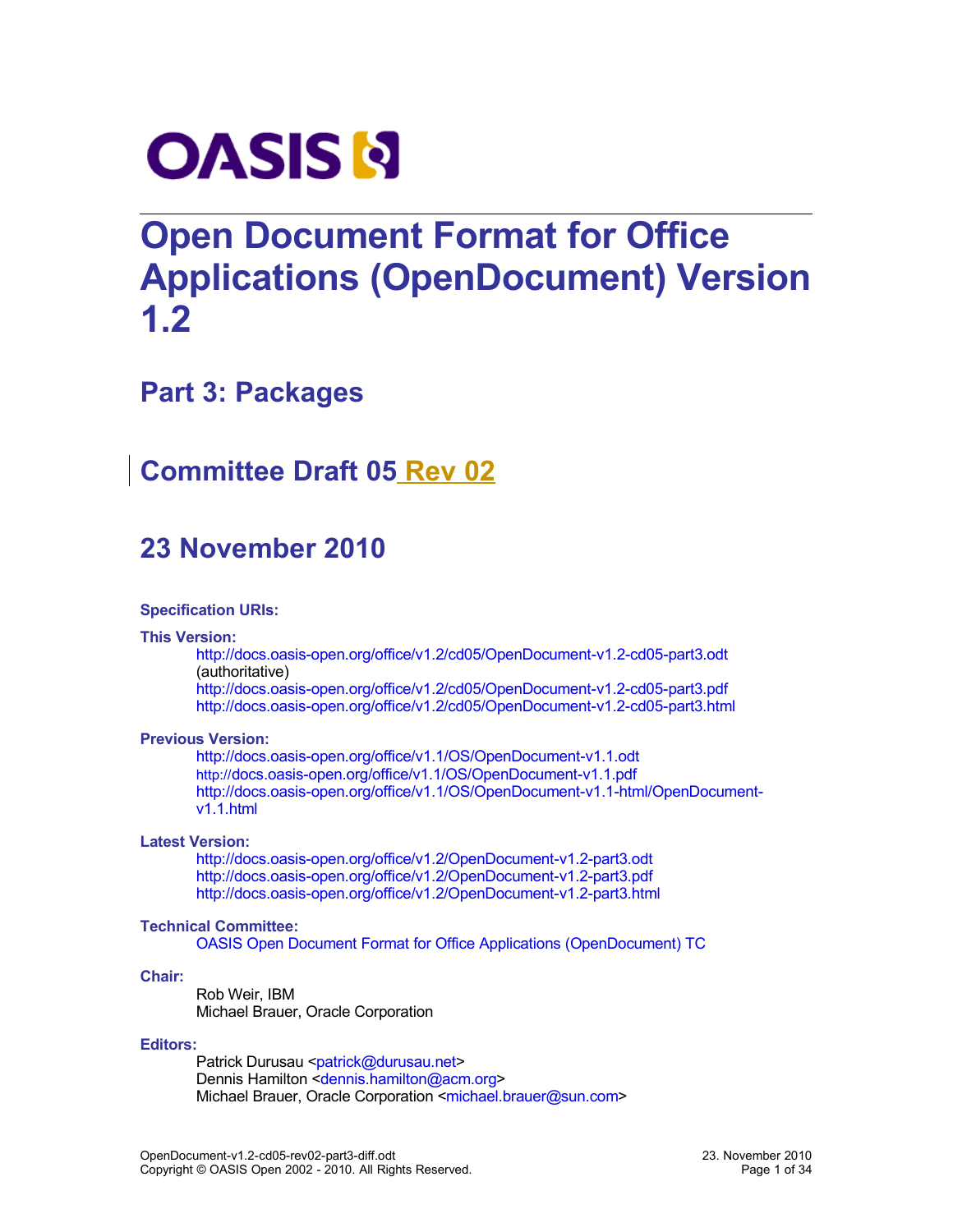#### <span id="page-1-0"></span>**Related Work:**

This document is part of the [OASIS Open Document Format for Office Applications](http://docs.oasis-open.org/office/v1.2/cd05/OpenDocument-v1.2-cd05.pdf) [\(OpenDocument\) Version 1.2](http://docs.oasis-open.org/office/v1.2/cd05/OpenDocument-v1.2-cd05.pdf) specification.

The OpenDocument v1.2 specification has these parts:

[OpenDocument v1.2 part 1; OpenDocument Schema](http://docs.oasis-open.org/office/v1.2/cd05/OpenDocument-v1.2-cd05-part1.pdf) [OpenDocument v1.2 part 2: Recalculated Formula \(OpenFormula\) Format](http://docs.oasis-open.org/office/v1.2/cd05/OpenDocument-v1.2-cd05-part2.pdf) [OpenDocument v1.2 part 3 \(this part\): Packages](http://docs.oasis-open.org/office/v1.2/cd05/OpenDocument-v1.2-cd05-part3.pdf)

OpenDocument v1.2 part 3 defines these schemas and ontologies:

[OpenDocument v1.2 Manifest Schema](http://docs.oasis-open.org/office/v1.2/cd05/OpenDocument-v1.2-cd05-manifest-schema.rng) [OpenDocument v1.2 Digital Signature Schema](http://docs.oasis-open.org/office/v1.2/cd05/OpenDocument-v1.2-cd05-dsig-schema.rng) [OpenDocument v1.2 Package Metadata Manifest Ontology](http://docs.oasis-open.org/office/v1.2/cd05/OpenDocument-v1.2-cd05-package-metadata.owl)

#### **Declared XML Namespaces:**

urn:oasis:names:tc:opendocument:xmlns:manifest:1.0 urn:oasis:names:tc:opendocument:xmlns:digitalsignature:1.0 <http://docs.oasis-open.org/ns/office/1.2/meta/pkg#>

#### **Abstract:**

This document is part of the Open Document Format for Office Applications (OpenDocument) Version 1.2 specification.

It defines a package format - for OpenDocument documents.

#### **Status:**

This document was last revised or approved by the OASIS Open Document Format for Office Applications (OpenDocument) Technical Committee on the above date. The level of approval is also listed above. Check the current location noted above for possible later revisions of this document. This document is updated periodically on no particular schedule.

Technical Committee members should send comments on this specification to the Technical Committee's email list. Others should send comments to the Technical Committee by using the "Send A Comment" button on the Technical Committee's web page at

#### [www.oasis-open.org/committees/office.](http://www.oasis-open.org/committees/office)

For information on whether any patents have been disclosed that may be essential to implementing this specification, and any offers of patent licensing terms, please refer to the Intellectual Property Rights section of the Technical Committee web page

[\(www.oasis-open.org/committees/office/ipr.php.](http://www.oasis-open.org/committees/office/ipr.php)

The non-normative errata page for this specification is located at [www.oasis](http://www.oasis-open.org/committees/office)[open.org/committees/office.](http://www.oasis-open.org/committees/office)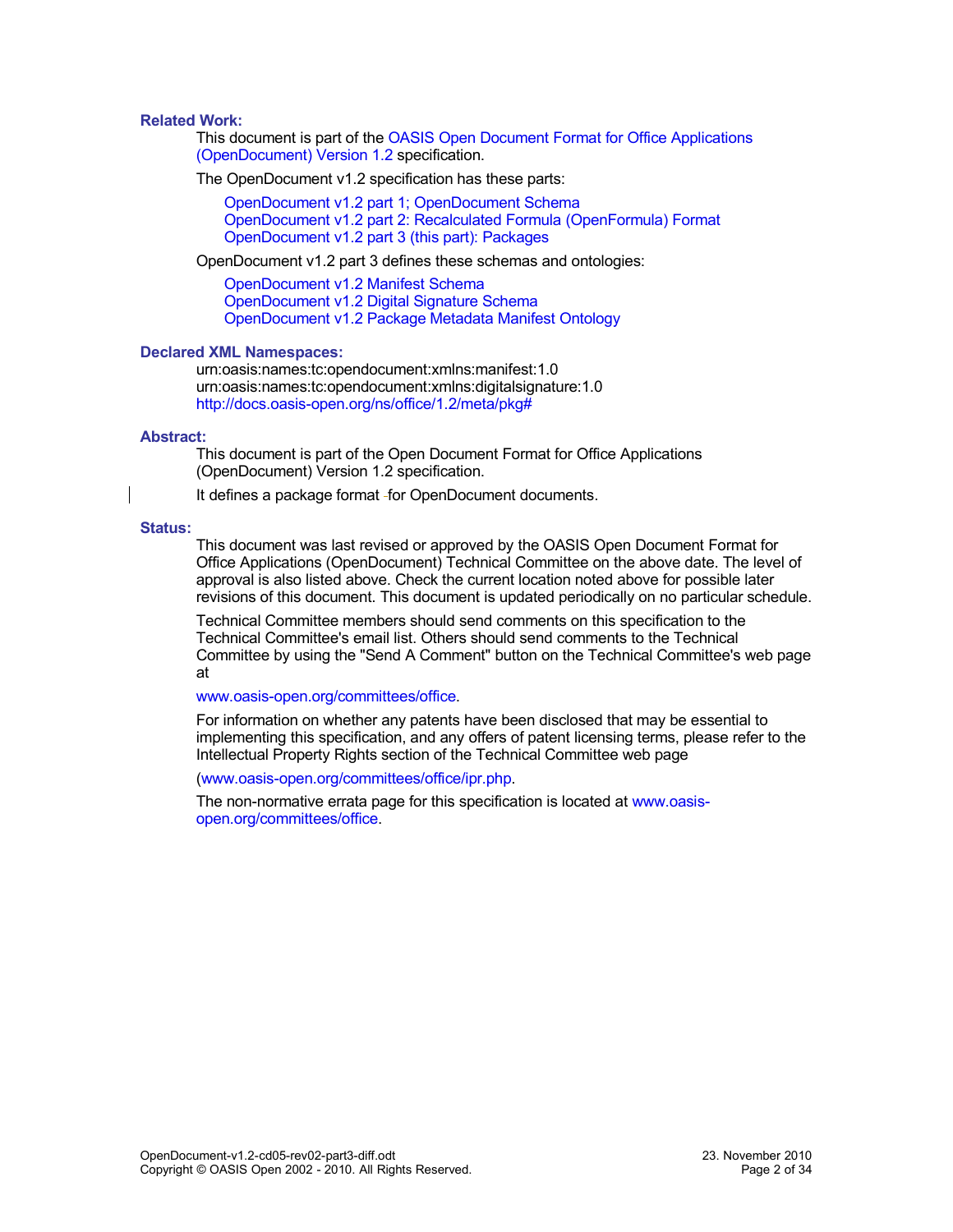# **Notices**

Copyright © OASIS® 2002–2010. All Rights Reserved.

All capitalized terms in the following text have the meanings assigned to them in the OASIS Intellectual Property Rights Policy (the "OASIS IPR Policy"). The full Policy may be found at the OASIS website.

This document and translations of it may be copied and furnished to others, and derivative works that comment on or otherwise explain it or assist in its implementation may be prepared, copied, published, and distributed, in whole or in part, without restriction of any kind, provided that the above copyright notice and this section are included on all such copies and derivative works. However, this document itself may not be modified in any way, including by removing the copyright notice or references to OASIS, except as needed for the purpose of developing any document or deliverable produced by an OASIS Technical Committee (in which case the rules applicable to copyrights, as set forth in the OASIS IPR Policy, must be followed) or as required to translate it into languages other than English.

The limited permissions granted above are perpetual and will not be revoked by OASIS or its successors or assigns.

This document and the information contained herein is provided on an "AS IS" basis and OASIS DISCLAIMS ALL WARRANTIES, EXPRESS OR IMPLIED, INCLUDING BUT NOT LIMITED TO ANY WARRANTY THAT THE USE OF THE INFORMATION HEREIN WILL NOT INFRINGE ANY OWNERSHIP RIGHTS OR ANY IMPLIED WARRANTIES OF MERCHANTABILITY OR FITNESS FOR A PARTICULAR PURPOSE.

OASIS requests that any OASIS Party or any other party that believes it has patent claims that would necessarily be infringed by implementations of this OASIS Committee Specification or OASIS Standard, to notify OASIS TC Administrator and provide an indication of its willingness to grant patent licenses to such patent claims in a manner consistent with the IPR Mode of the OASIS Technical Committee that produced this specification.

OASIS invites any party to contact the OASIS TC Administrator if it is aware of a claim of ownership of any patent claims that would necessarily be infringed by implementations of this specification by a patent holder that is not willing to provide a license to such patent claims in a manner consistent with the IPR Mode of the OASIS Technical Committee that produced this specification. OASIS may include such claims on its website, but disclaims any obligation to do so.

OASIS takes no position regarding the validity or scope of any intellectual property or other rights that might be claimed to pertain to the implementation or use of the technology described in this document or the extent to which any license under such rights might or might not be available; neither does it represent that it has made any effort to identify any such rights. Information on OASIS' procedures with respect to rights in any document or deliverable produced by an OASIS Technical Committee can be found on the OASIS website. Copies of claims of rights made available for publication and any assurances of licenses to be made available, or the result of an attempt made to obtain a general license or permission for the use of such proprietary rights by implementers or users of this OASIS Committee Specification or OASIS Standard, can be obtained from the OASIS TC Administrator. OASIS makes no representation that any information or list of intellectual property rights will at any time be complete, or that any claims in such list are, in fact, Essential Claims.

The names "OASIS", "OpenDocument", "Open Document Format" and "ODF" are trademarks of [OASIS,](http://www.oasis-open.org/) the owner and developer of this specification, and should be used only to refer to the organization and its official outputs. OASIS welcomes reference to, and implementation and use of, specifications, while reserving the right to enforce its marks against misleading uses. Please see <http://www.oasis-open.org/who/trademark.php>for above guidance.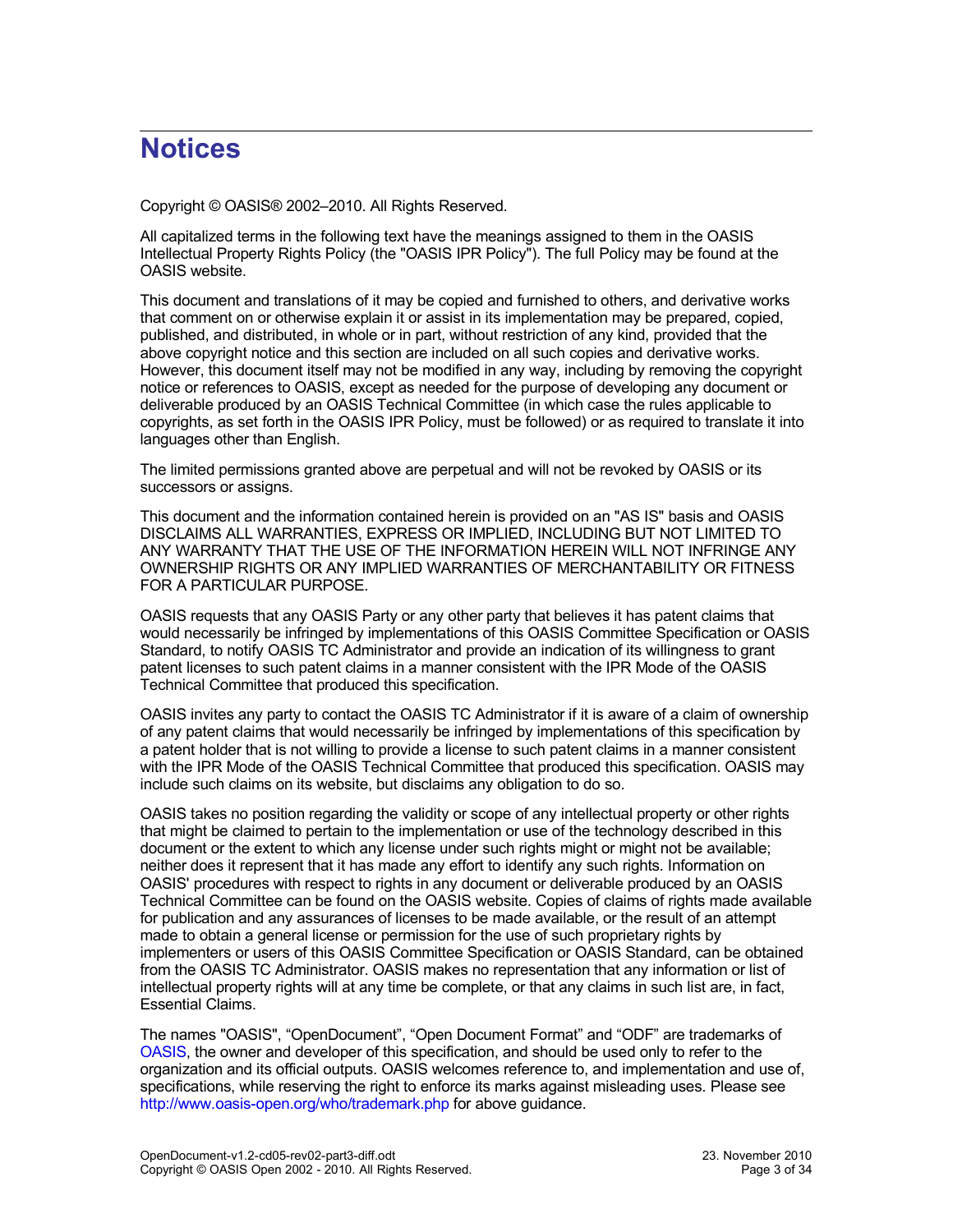# **Table of Contents**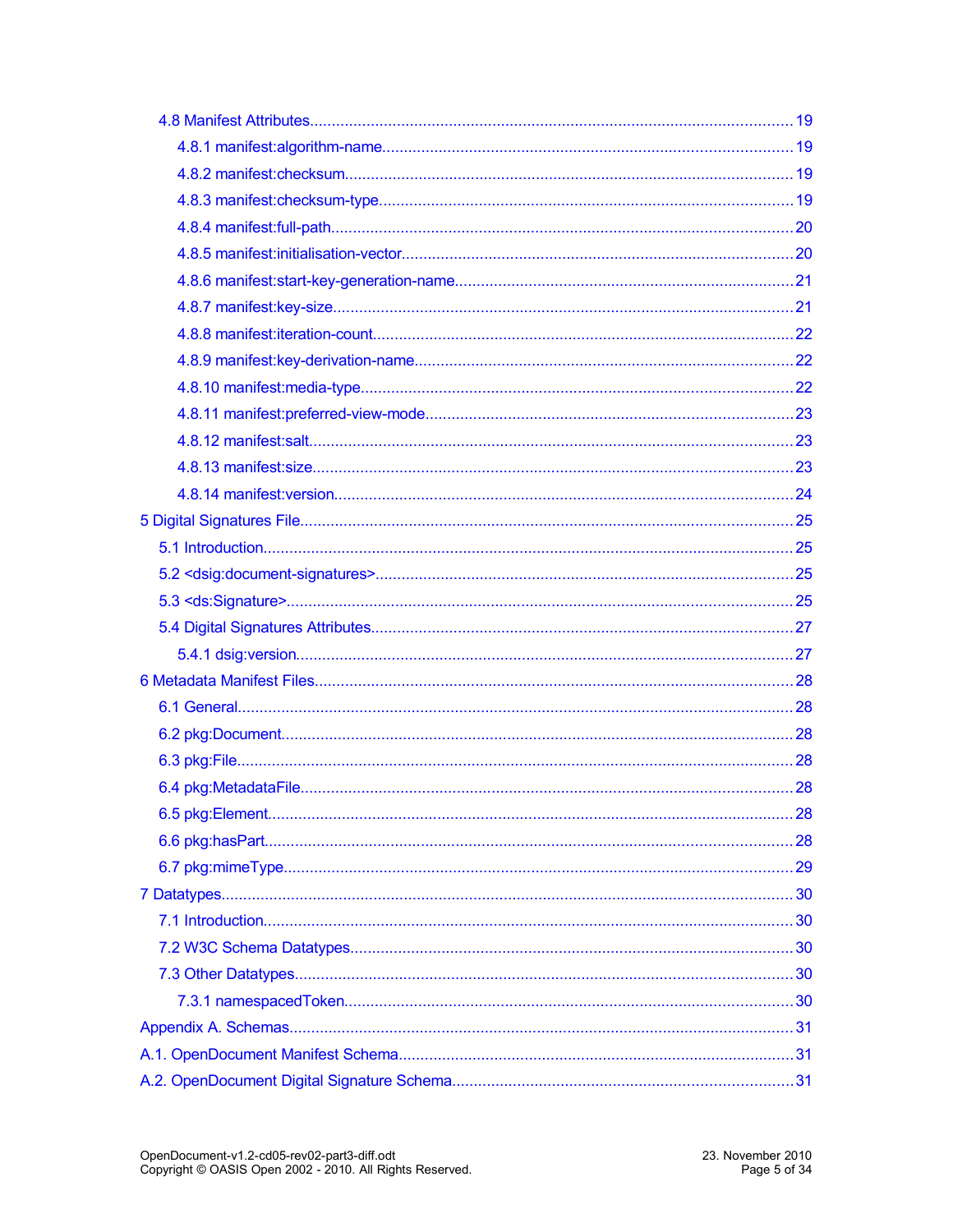| "Appendix D. Changes From "Open Document Format for Office Applications (OpenDocument) v1.1 |  |
|---------------------------------------------------------------------------------------------|--|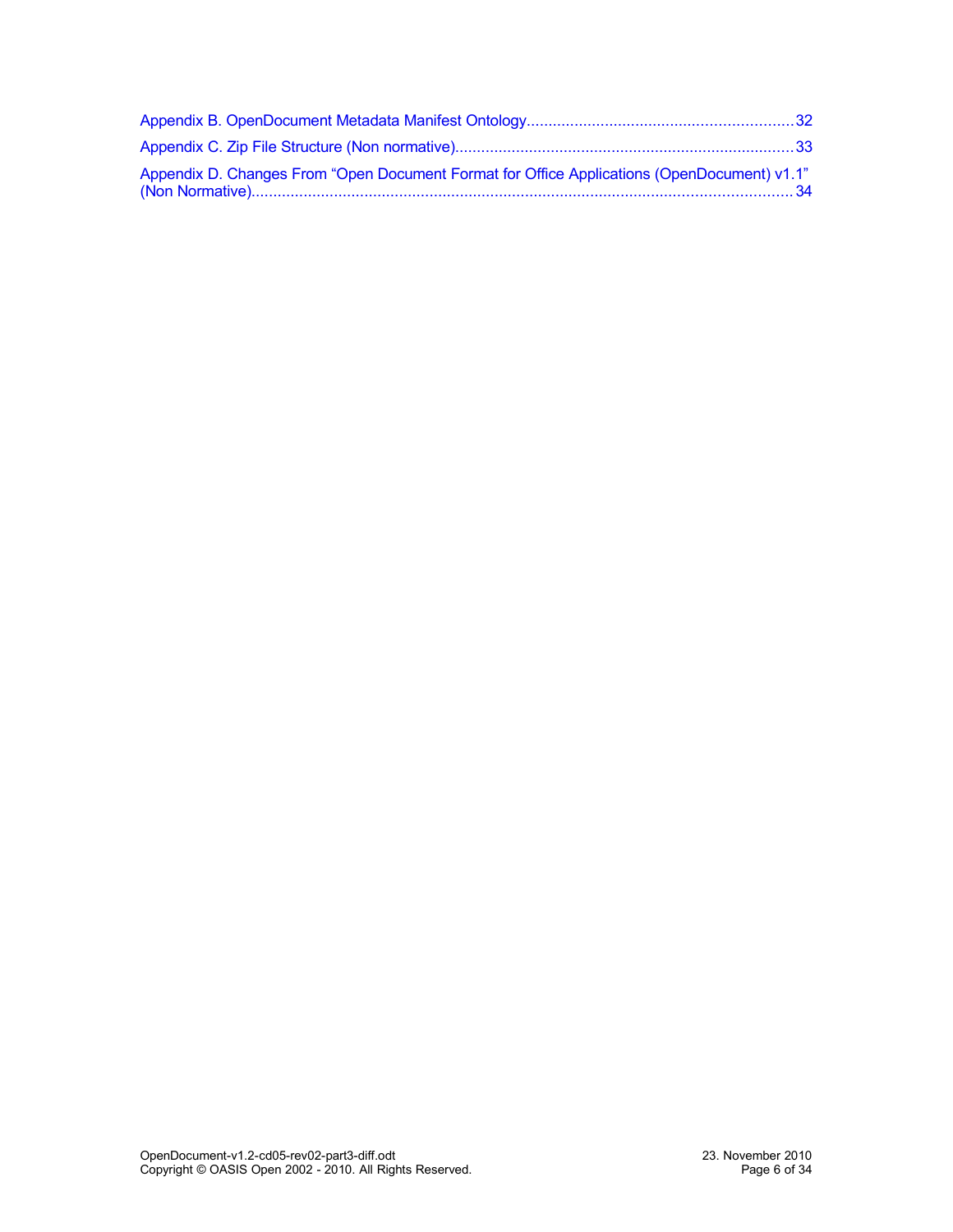# <span id="page-6-3"></span>**1 Introduction**

## <span id="page-6-2"></span>**1.1 Introduction**

This document is part of the Open Document Format for Office Applications (OpenDocument) Version 1.2 specification. It defines a package format for OpenDocument documents.

### <span id="page-6-1"></span>**1.2 Terminology**

All text is normative unless otherwise labeled.

Text with a gray background color which is contained in boxes is informative. It lists the XML element-element and element-attribute relations for cross reference purposes.

Within the normative text of this specification, the terms "shall", "shall not", "should", "should not", "may" and "need not" are to be interpreted as described in Annex H of [ISO/IEC Directives].

XML Element, attribute names, attribute value types, and attribute values appear in -monospace font.

### <span id="page-6-0"></span>**1.3 Normative References**

[**ISO/IEC Directives**] ISO/IEC Directives, Part 2 (Fifth Edition) *Rules for the structure and drafting of International Standards*, International Organization for Standardization and International Electrotechnical Commission, 2004

[**OWL**] Deborah L. McGuinness, Frank van Harmelen, *OWL Web Ontology Language Overview*, [http://www.w3.org/TR/2004/REC-owl-features-20040210/,](http://www.w3.org/TR/2004/REC-owl-features-20040210/) W3C, 2004.

[**PNG**] David Duce, *Portable Network Graphics (PNG) Specification (Second Edition)*, [http://www.w3.org/TR/2003/REC-PNG-20031110,](http://www.w3.org/TR/2003/REC-PNG-20031110) W3C, 2003.

[**RDF-CONCEPTS**] Graham Klyne, Jeremy J. Carroll, Brian McBride, *Resource Description Framework (RDF): Concepts and Abstract Syntax*, [http://www.w3.org/TR/2004/REC-rdf-concepts-](http://www.w3.org/TR/2004/REC-rdf-concepts-20040210/)[20040210/,](http://www.w3.org/TR/2004/REC-rdf-concepts-20040210/) W3C, 2004.

[**RDF-XML**] Dave Beckett, Brian McBride, *RDF/XML Syntax Specification (Revised)*, [http://www.w3.org/TR/2004/REC-rdf-syntax-grammar-20040210/,](http://www.w3.org/TR/2004/REC-rdf-syntax-grammar-20040210/) W3C, 2004.

[**RFC2898**] B. Kaliski, *PKCS #5: Password-Based Cryptography Specification Version 2.0*, [http://www.ietf.org/rfc/rfc2898.txt,](http://www.ietf.org/rfc/rfc2898.txt) IETF, 2000.

[**RFC3174**] D. Eastlake, 3rd, P. Jones, *US Secure Hash Algorithm 1 (SHA1)*, [http://www.ietf.org/rfc/rfc3174.txt,](http://www.ietf.org/rfc/rfc3174.txt) IETF, 2001.

[**RFC3986**] T. Berners-Lee, R. Fielding, L. Masinter, *Uniform Resource Identifier (URI): Generic Syntax*, [http://www.ietf.org/rfc/rfc3986.txt,](http://www.ietf.org/rfc/rfc3986.txt) IETF, 2005.

[**RFC3987**] M. Duerst, M. Suignard, *Internationalized Resource Identifiers (IRIs)*, [http://www.ietf.org/rfc/rfc3987.txt,](http://www.ietf.org/rfc/rfc3987.txt) IETF, 2005.

[**RFC4288**] N. Freed, J. Klensin, *Media Type Specifications and Registration Procedures*, [http://www.ietf.org/rfc/rfc4288.txt,](http://www.ietf.org/rfc/rfc4288.txt) IETF, 2005.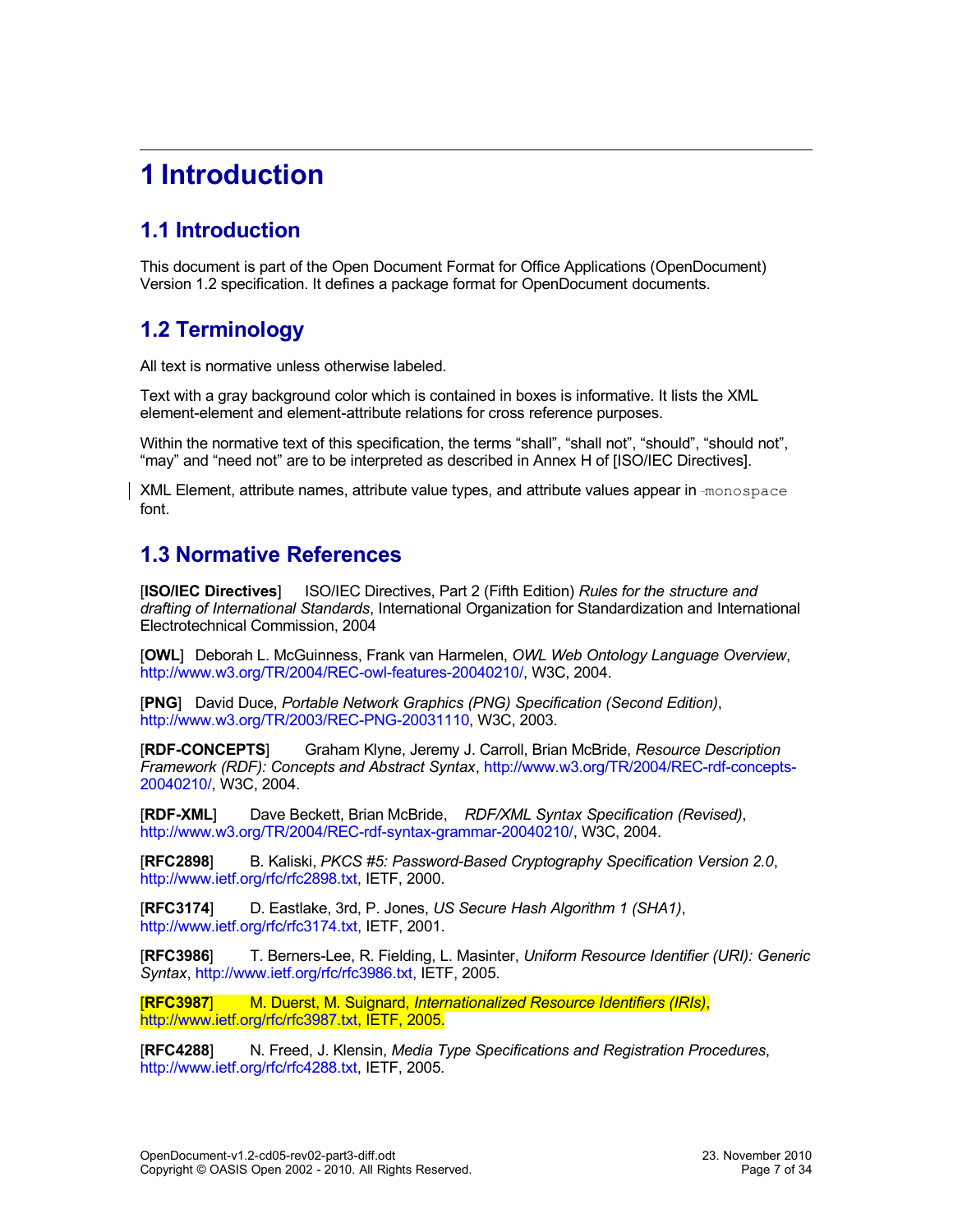[**RNG**] ISO/IEC 19757-2 *Document Schema Definition Language (DSDL) -- Part 2: Regulargrammar-based validation -- RELAX NG*, International Organization for Standardization and International Electrotechnical Commission, 2003

[**Schneier**] Bruce Schneier, Applied Cryptography (Second Edition), John Wiley & Sons, ISBN: 0-471-11709-9, 1996

[**XAdES**] XML Advanced Electronic Signatures (XAdES) (ETSI TS 101 903 v1.4.1 June 2009), ETSI, 650 Route des Lucioles, F-06921 Sophia Antipolis Cedex, FRANCE, [http://webapp.etsi.org/workprogram/Report\\_WorkItem.asp?WKI\\_ID=28064,](http://webapp.etsi.org/workprogram/Report_WorkItem.asp?WKI_ID=28064) 2009.

[**XML-ID**] Jonathan Marsh, Daniel Veillard, Norman Walsh, *xml:id Version 1.0*, [http://www.w3.org/TR/2005/REC-xml-id-20050909/,](http://www.w3.org/TR/2005/REC-xml-id-20050909/) W3C, 2005.

[**xml-names**] Tim Bray et al., *Namespaces in XML 1.0 (Second Edition)*, [http://www.w3.org/TR/2006/REC-xml-names-20060816,](http://www.w3.org/TR/2006/REC-xml-names-20060816) W3C, 2006.

[**XML1.0**] Tim Bray, Jean Paoli, C. M. Sperberg-McQueen, Eve Maler, François Yergeau , *Extensible Markup Language (XML) 1.0 (Fourth Edition)*, [http://www.w3.org/TR/2006/REC-xml-](http://www.w3.org/TR/2006/REC-xml-20060816/)[20060816/,](http://www.w3.org/TR/2006/REC-xml-20060816/) W3C, 2004.

[**xmldsig-core**] Donald Eastlake, Joseph Reagle, David Solo, Frederick Hirsch, Thomas Roessler, *XML Signature Syntax and Processing (Second Edition)*, [http://www.w3.org/TR/2008/REC-xmldsig](http://www.w3.org/TR/2008/REC-xmldsig-core-20080610/)[core-20080610/,](http://www.w3.org/TR/2008/REC-xmldsig-core-20080610/) W3C, 2008.

[**xmlenc-core**] Donald Eastlake, Joseph Reagle, *XML Encryption Syntax and Processing*, [http://www.w3.org/TR/2002/REC-xmlenc-core-20021210/,](http://www.w3.org/TR/2002/REC-xmlenc-core-20021210/) W3C, 2002.

[**xmlschema-2**] Paul V. Biron, Ashok Malhotra, *XML Schema Part 2: Datatypes Second Edition*, [http://www.w3.org/TR/2004/REC-xmlschema-2-20041028/,](http://www.w3.org/TR/2004/REC-xmlschema-2-20041028/) W3C, 2004.

[**ZIP**] *PKWARE Inc. Zip APPNOTE Version 6.2.0*, available at [http://www.pkware.com/support/application-note-archives,](http://www.pkware.com/support/application-note-archives) 2004

### <span id="page-7-1"></span>**1.4 Non Normative References**

**[XAdES**] WAL Advanced Electronic Signatures (XAdES) (ETSI TS 101 903 v1.3.2 March 2006), ETSI, 650 Route des Lucioles, F-06921 Sophia Antipolis Cedex, FRANCE, [http://webapp.etsi.org/workprogram/Report\\_WorkItem.asp?WKI\\_ID=21353,](http://webapp.etsi.org/workprogram/Report_WorkItem.asp?WKI_ID=21353) 2006

**[Schneier-Errata]** Bruce Schneir, *Applied Cryptography 2nd. Ed. - Errata*, [http://www.schneier.com/book-applied-errata.html,](http://www.schneier.com/book-applied-errata.html) 1998.

### <span id="page-7-0"></span>**1.5 Namespaces**

The namespaces used or defined by OpenDocument part 3 are listed in tables 1 and 2.

The prefix column in tables 1 and 2 lists the namespace prefixes this specification uses when referring to elements and attributes in different namespaces. Conforming OpenDocument documents may substitute other namespace prefixes, bound to the listed namespace URI's, in accordance with the Namespaces in XML specification [xml-names].

**Note:** XML namespaces are employed in accordance with the *Namespaces in XML* W3C Recommendation [xml-names].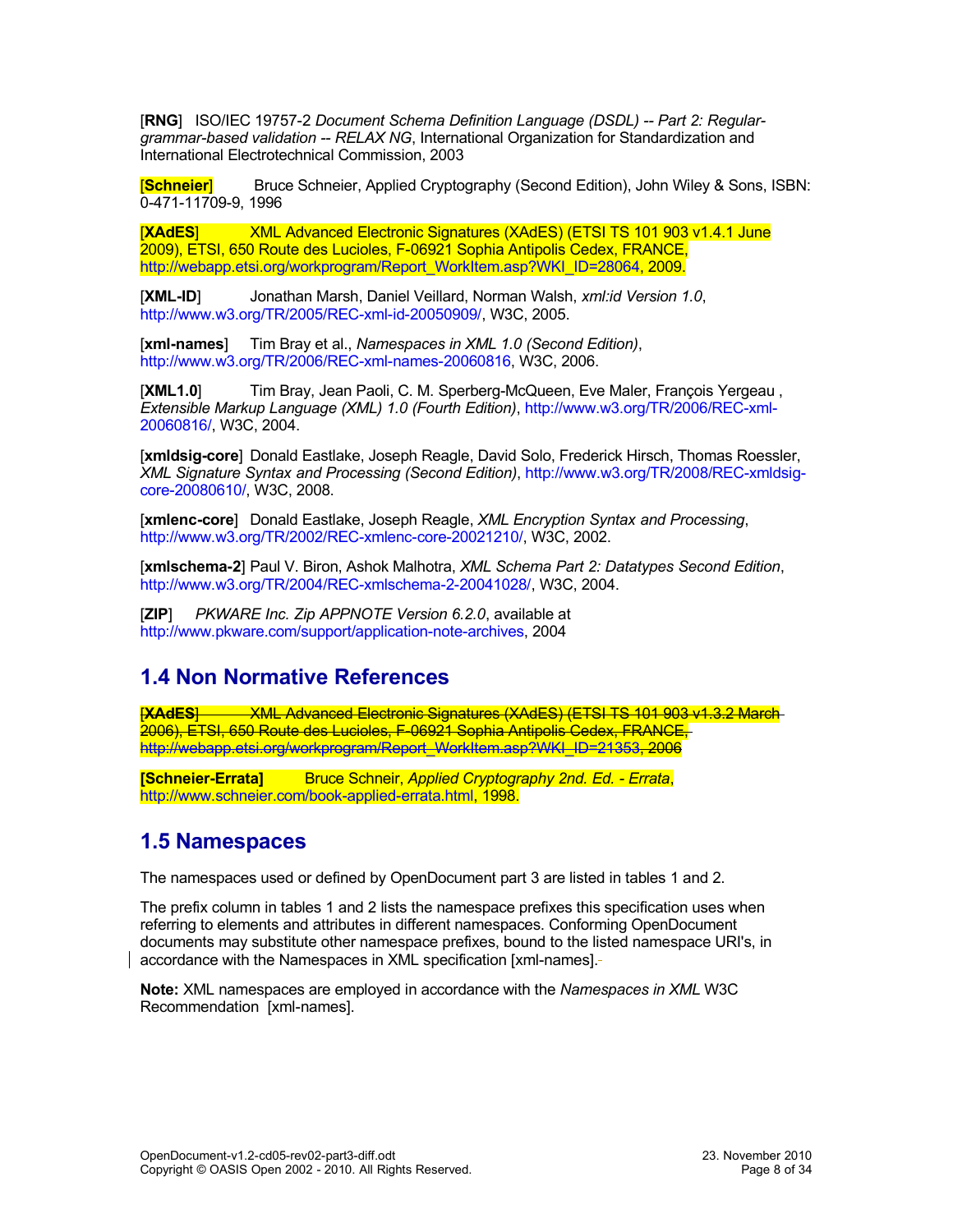| <b>Prefix</b> | <b>Description</b>                                              | <b>Namespace</b>                                                                                   |
|---------------|-----------------------------------------------------------------|----------------------------------------------------------------------------------------------------|
| manifest      | package manifest.                                               | Elements and attribute contained in the $ $ um:oasis:names:tc:opendocument:xmlns:<br>manifest: 1.0 |
| dsig          | Elements and attribute contained in<br>digital signature files. | urn:oasis:names:tc:opendocument:xmlns:di<br>gitalsignature: 1.0                                    |

*Table 1 - XML Namespaces defined by the OpenDocument specification part 3*

*Table 2 - XML Namespaces defined by the OpenDocument metadata manifest ontology*

| <b>Prefix</b> | <b>Description</b>                                                                     | <b>Namespace</b>                 |
|---------------|----------------------------------------------------------------------------------------|----------------------------------|
| pkg           | OWL classes and properties contained http://docs.oasis-<br>in metadata manifest files. | open.org/ns/office/1.2/meta/pkg# |

| <b>Prefix</b> | <b>Description</b>                                                                       | <b>Namespace</b>                   |
|---------------|------------------------------------------------------------------------------------------|------------------------------------|
| ds            | <b>XML Digital Signature Syntax and</b><br>Processing namespace (see [xmldsig-<br>core]) | http://www.w3.org/2000/09/xmldsig# |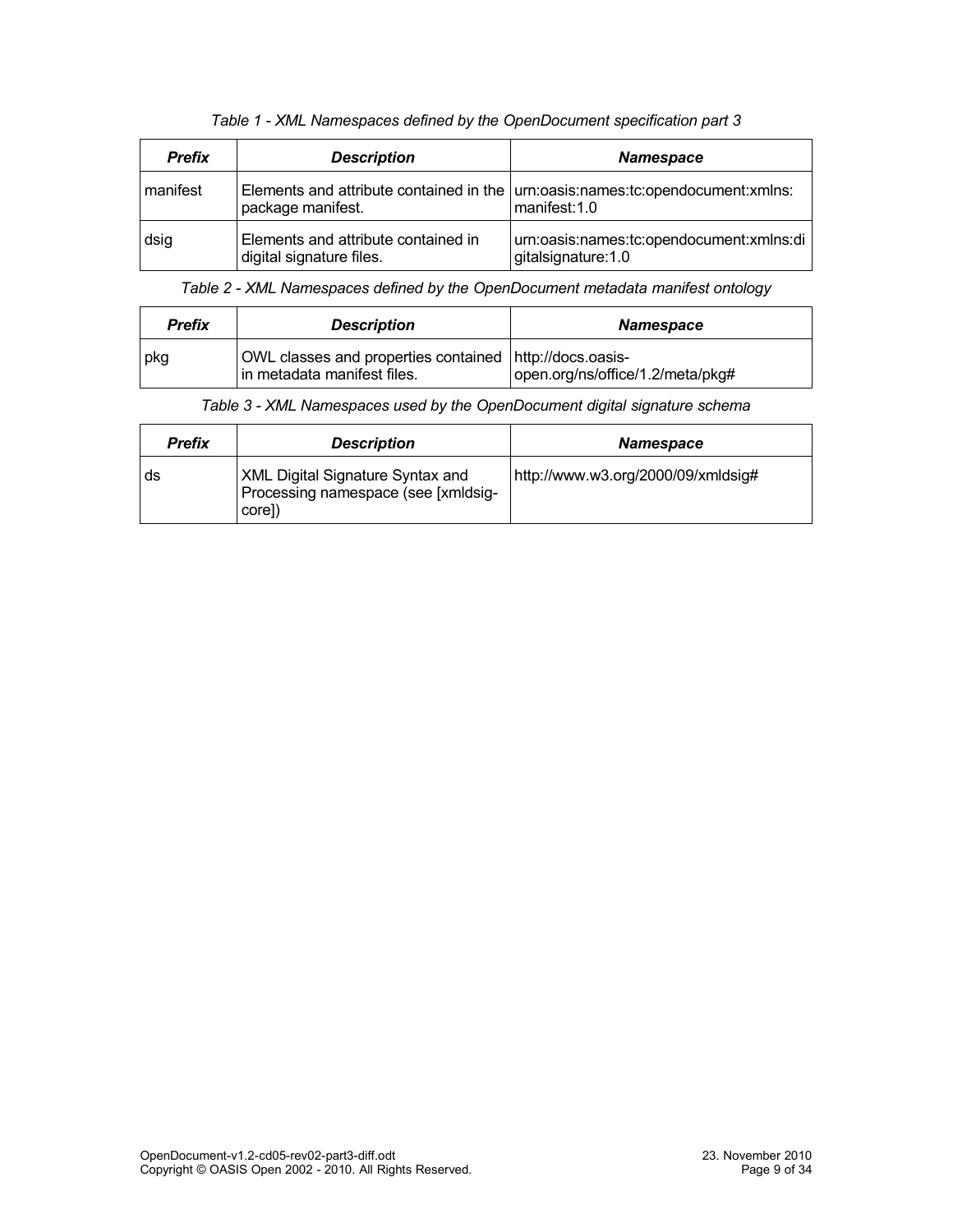# <span id="page-9-3"></span>**2 Packages, Package Consumers and Package Producers**

### <span id="page-9-2"></span>**2.1 Introduction**

The OpenDocument specification defines conformance for packages, package consumers, and package producers, with two conformance classes called conforming and extended conforming. This chapter defines the basic requirements for the individual conformance targets.

## <span id="page-9-1"></span>**2.2 Packages**

### <span id="page-9-0"></span>**2.2.1 OpenDocument Package**

An *OpenDocument* P*ackage* shall meet the following requirements:

A) It shall be a Zip file, as defined by [ZIP]. All files contained in the Zip file shall be non compressed (STORED) or compressed using the "deflate" (DEFLATED) algorithm.

B) It shall contain a file "META-INF/manifest.xml". This file shall meet the following requirements:

B.1) The file shall be a well formed XML document in accordance with the -[XML1.0] specification.

B.2) The XML root element of the file shall be a  $\leq$ manifest:manifest> element [4.2.](#page-17-2)

B.3) The XML file shall be valid with respect to the manifest schema defined in appendix A.1 OpenDocument Manifest Schema.

C) It should contain a file "mimetype".

D) It may contain files whose relative paths begin with "META-INF/" and whose names contain the string "signatures". These file shall meet the following requirements:

D.1) The files shall be well-formed XML files in accordance with [XML1.0].

D.2) The XML root element of each file shall be a <dsig:document-signatures> element [5.2.](#page-25-1)

D.3) The files shall be valid with respect to the digital signature schema defined in appendix A.2 OpenDocument Digital Signature Schema.

E) It shall not contain other files whose relative path begins with "META-INF/" other than than those listed in B) and D).

F) The files listed in (B) and (DPD1.2) and (PD1.5) meet the following requirements:

F.1) They shall be namespace-well-formed with regard to the XML Namespaces specification [xml-names].

F.2) They shall conform to the xml-id specification [XML-ID].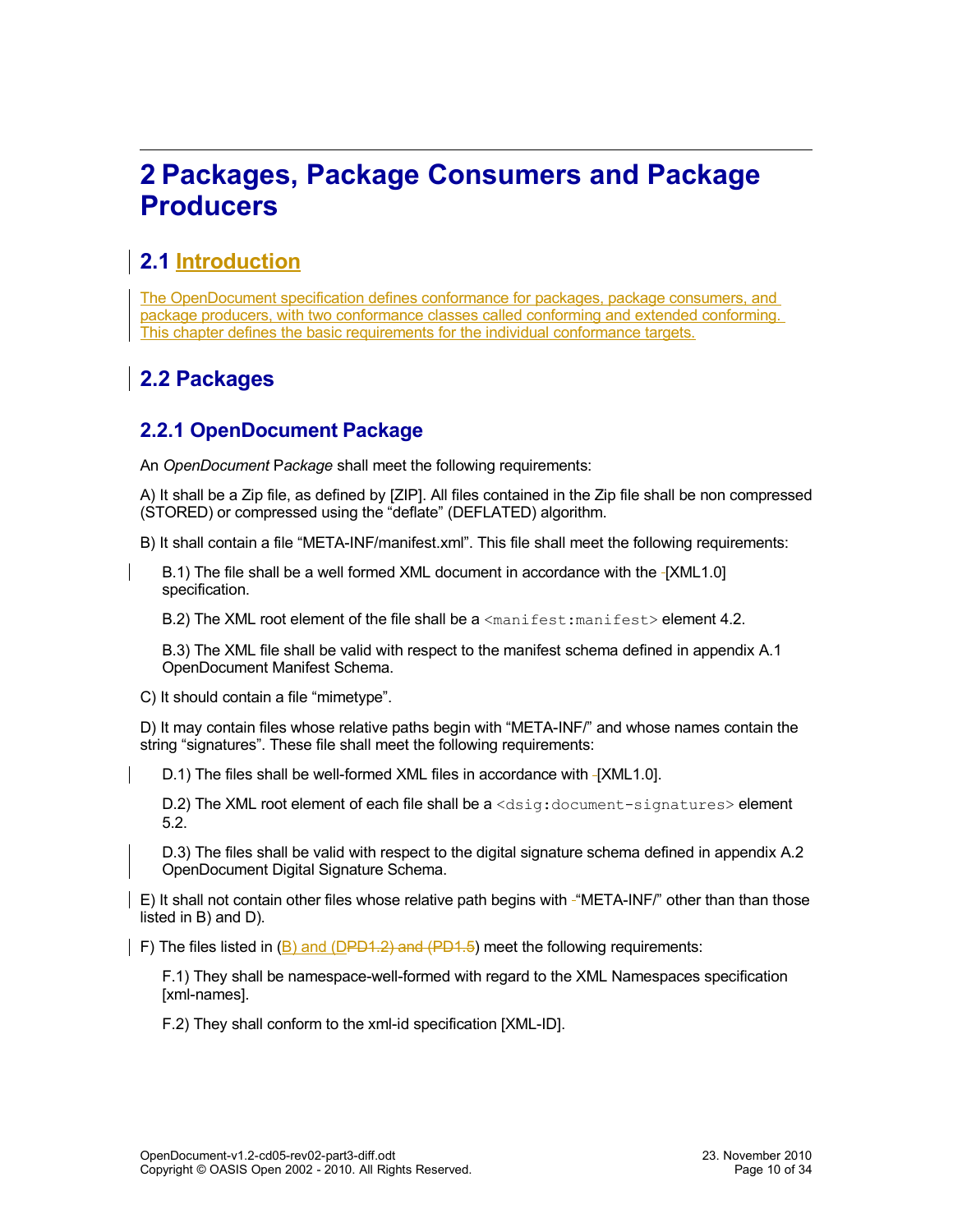### <span id="page-10-4"></span>**2.2.2 OpenDocument Extended Package**

G) An *OpenDocument Extended Package* shall meet all requirements of a conforming package except item E) of [2.2.1.](#page-9-0)

### <span id="page-10-3"></span>**2.3 Producers**

#### <span id="page-10-2"></span>**2.3.1 OpenDocument Package Producer**

An *OpenDocument Package Producer* is a program that creates conforming OpenDocument packages, and that meets the additional requirements:

A) It may produce conforming OpenDocument extended packages, but it shall have a mode of operation where all OpenDocument packages that are created are conforming OpenDocument packages.

B) It shall be accompanied by a document that defines all implementation-defined values used by the OpenDocument package producer.

#### <span id="page-10-1"></span>**2.3.2 OpenDocument Package Extended Producer**

An *OpenDocument Package Extended Producer* is a program that creates conforming OpenDocument extended packages. It shall be accompanied by a document that defines all implementation-defined values used by the OpenDocument package producer.

### <span id="page-10-0"></span>**2.4 OpenDocument Package Consumer**

An *OpenDocument Package Consumer* is a program that can parse and interpret OpenDocument packages, and that meets the following additional requirements:

A) It shall be able to parse and interpret OpenDocument packages and OpenDocument extended packages, but it need not interpret the semantics of all elements, attributes and attribute values.

B) The XML parser used to parse the files listed in  $2.2.1$  (B) and  $2.2.1$  (D) meets the (PD1.2) and (PD1.4) meets the following requirements:

B.1) It shall be a non validating XML processor with regard to the XML 1.0 specification [XML1.0].

B.2) It shall be -a conforming processor with regard to the XML Namespaces specification [xmlnames].

B.3) It shall conform to the xml-id specification [XML-ID].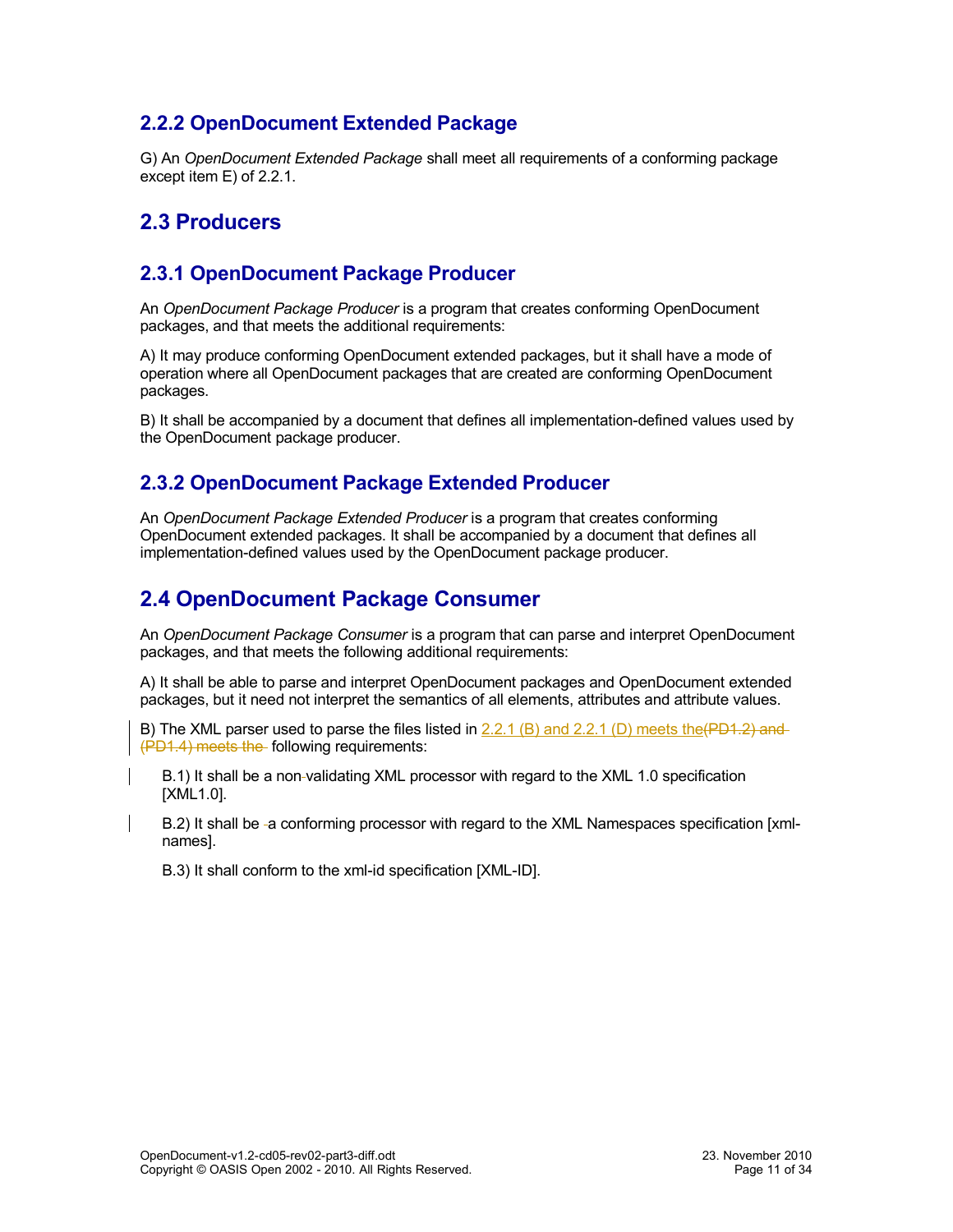# <span id="page-11-3"></span>**3 Packages**

## <span id="page-11-2"></span>**3.1 General**

OpenDocument defines a package file to store the XML content of a document as separate parts together with associated binary data as file entries in a single package file. These file entries may be compressed to further reduce the storage taken by the package. This package is a Zip file [ZIP], whose structure is described in Appendix C. OpenDocument Packages impose additional structure on the Zip file to accomplish the representation of OpenDocument Format documents.

A document within a package may consist of a set of files creating a unit, for instance the set of files specified by OpenDocument part 1. These files may be located in the root of the package, or within a directory. If they are contained in the root of the package, they are called *document*. If they are located within a directory, the document they constitute is called a *sub document*. A package may contain multiple sub documents, but only a single document can be contained in the root of the package. Unless otherwise stated, the term *document* refers to the document contained in the root of the package. This may include sub documents.

### <span id="page-11-1"></span>**3.2 Manifest**

All OpenDocument packages shall contain a file named "META-INF/manifest.xml". This file is the OpenDocument package manifest. The manifest provides :

- A list of all of the files in the package (except those specifically excluded from the manifest).
- The MIME media type of each file in the package.
- If a file is stored in the file data in encrypted form, the manifest provides information required to decrypt the file correctly when the encryption key is also supplied.

The format of the manifest file is specified in chapter [4.](#page-17-4)

For all files contained in a package, with exception of the "mimetype" file and files whose relative path starts with "META-INF/", the "META-INF/manifest.xml" file shall contain exactly one <manifest:file-entry> element whose manifest:full-path attribute's value references the file.

The "META-INF/manifest.xml" file need not contain <manifest:file-entry> elements [4.3](#page-17-1) whose manifest: full-path attribute [4.8.4](#page-21-2) references files -whose relative path start with "META-INF/". The file shall not contain <manifest:file-entry> elements whose manifest:full-path attribute value references the "META-INF/manifest.xml" file itself or the "mimetype" file.

The "META-INF/manifest.xml" file should contain a  $\langle$ manifest:file-entry> element whose manifest:full-path attribute has the value "/". This element specifies information regarding the document stored in the root ofntry shall provide information regarding the content stored in the package. This entry shall exist if the package contains a file "mimetype"

### <span id="page-11-0"></span>**3.3 MIME Media Type**

If a MIME media type for a document exists, then an OpenDocument package should contain a file with name "mimetype". The content of this file shall be the ASCII encoded MIME media type associated with the document. See [RFC4288].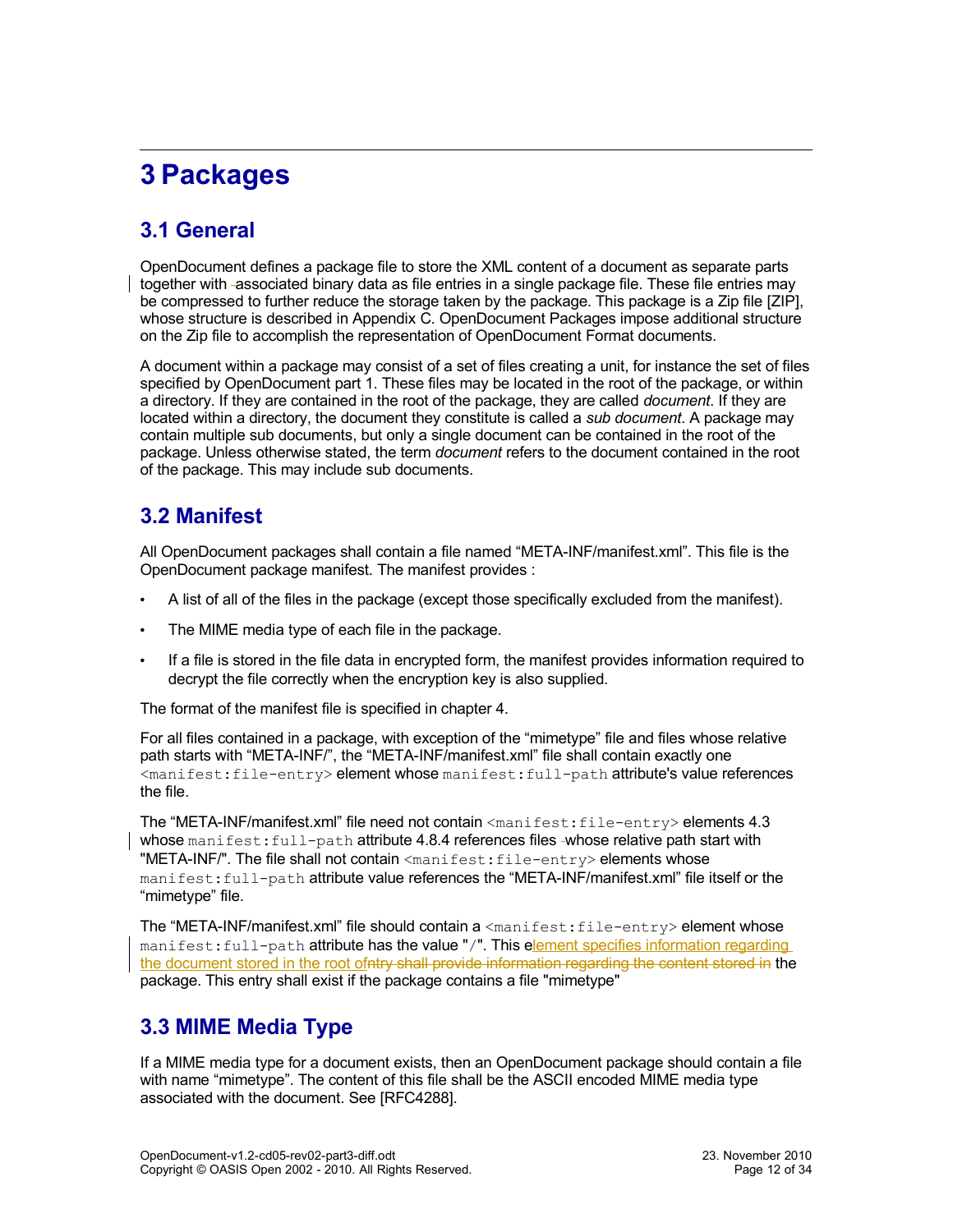The "mimetype" file shall be the first file of the zip file. It shall not be compressed, and it shall not use an 'extra field' in its header.

If the file named "META-INF/manifest.xml" contains a <manifest:file-entry> element whose manifest:full-path attribute has the value "/", then a "mimetype" file shall exist, and the content of the "mimetype" file shall be equal to the value of the  $\text{mantest:median-type}$  attribute [4.8.10](#page-23-1) of that element.

**Note:** The purpose is to allow the type of document represented by the package to be discovered through 'magic number' mechanisms, such as Unix's file/magic utility. If a Zip file contains a file at the beginning of the file that is uncompressed, and has no extra data in the header, then its file name and data can be found at fixed positions from the beginning of the package. More specifically, one will find:

- the string 'PK' at position 0 of all zip files
- the string 'mimetype' beginning at position 30
- the media type itself beginning at position 38.

## <span id="page-12-2"></span>**3.4 Encryption**

### <span id="page-12-1"></span>**3.4.1 General**

OpenDocument packages may be encrypted by encrypting some or all files within the package. The encryption process takes place in the following stages:

- A single start key is generated and used for all of the keys that will be derivThe start key isgenerated.
- The derived key is generated based on the start key.
- The files are encrypted based on the derived key and the encryption algorithm.

Package consumers and producers that support encryption shall support the digest and encryption algorithms defined in [3.4.2.](#page-12-0) They may support additional algorithms. The information regarding the algorithms that were used to encrypt a file and required parameters are contained in the manifest. The manifest shall not be encrypted.

Each file entry that is encrypted shall be compressed with the "deflate" algorithm before being encrypted. Encrypted file entries shall be flagged as 'STORED' rather than 'DEFLATED' in the Zip file's central directory. The size of the encrypted file should replace the real size value in the file entry's central directory records, its local file header and the data descriptor, if any. The original uncompressed, unencrypted size shall be contained in the manifest: size [4.8.13](#page-24-1) attribute of the <manifest:file-entry> [4.3](#page-17-1) element for the file entry.

The encrypted form can be of greater size than the DEFLATED file used as the plaintext.

**Note:** The encrypted form may be of greater because of padding of plaintext, inclusion of additional information, and other characteristics of the encryption technique).

The encryption method shall be such that the exact size and value of the plaintext DEFLATED file is recovered by the corresponding decryption process.

### <span id="page-12-0"></span>**3.4.2 Encryption Process**

The three stages of the encryption process proceed as follows, using the legacy algorithms to illustrate each stage: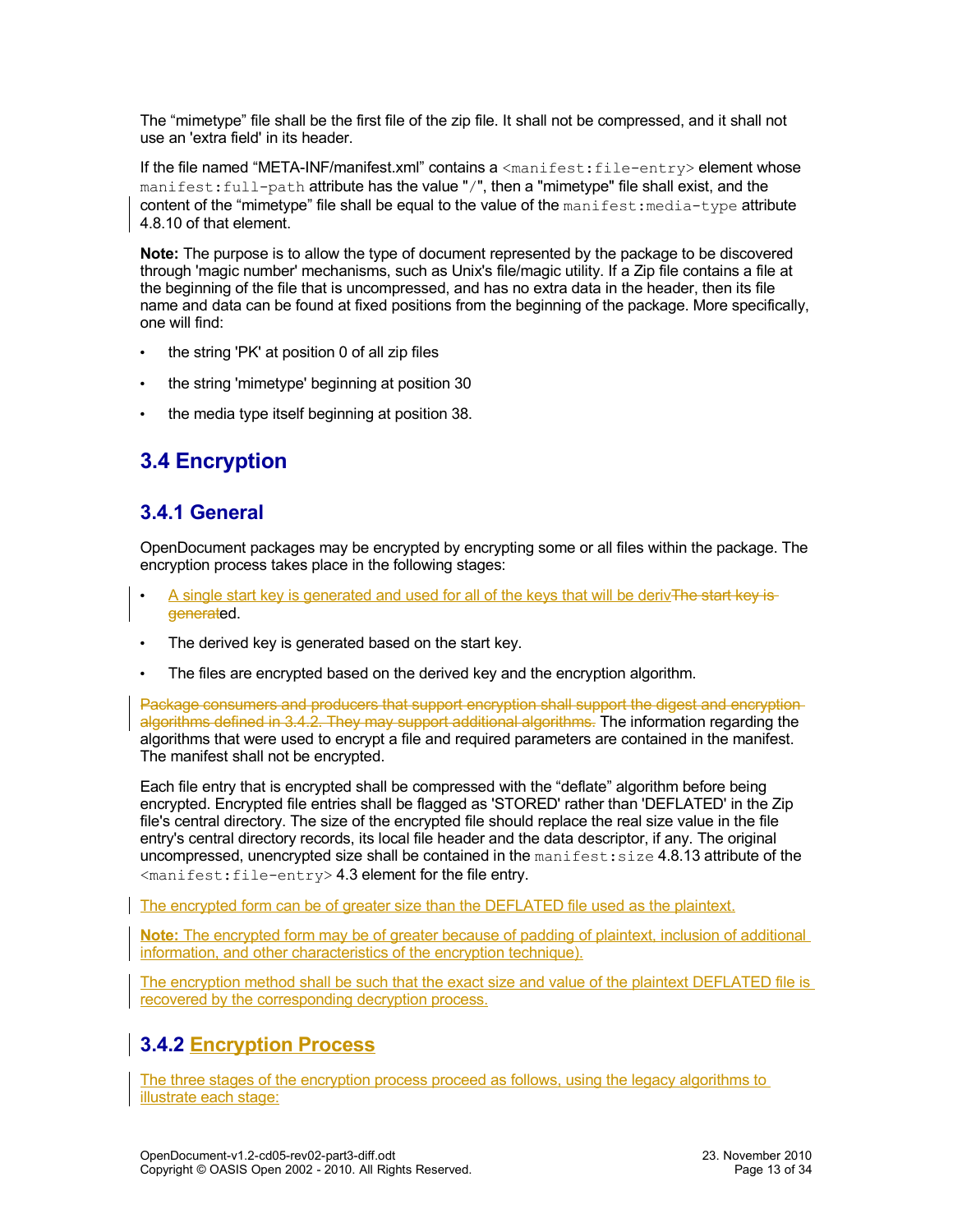### **3.4.3 Encryption Process using default algorithms**

The encryption process for file entries using the default digest and encryption algorithms has three steps:

#### **3.4.4 The start key is generated: The byte sequence representing the password in UTF-8 is used to generate a 20-byte SHA1 digest (see [RFC3174]).**

1. For each file to be encrypted, a separat The derived key is generated from the start key: The PBKDF2 algorithm based on the HMAC-SHA-1 function (see [RFC2898]) is used for the key derivation. For each file, a 16-byte salt is generated by a random generator. The salt is used together with the start key to derive a unique 128-bit key for each file. The default iteration count for the algorithm is 1024.

2.The files are encrypted: The random number generator is used to generate the 8-byte initialization vector for the algorithm. The derived key is used together with the initialization vector to encrypt the file using the Blowfish algorithm in 8-bit cipher feedback (8-bit cipher feedback (CFB) mode (see [Schneier]).

### <span id="page-13-2"></span>**3.5 Digital Signatures**

Files within a package may have a digital signature applied. Digital signatures are stored in one or more files whose relative paths begin with "META-INF/". The names of these files shall contain the term "signatures".

The format of digital signature files is specified in chapter [5.](#page-25-3)

### <span id="page-13-1"></span>**3.6 Metadata**

Metadata for documents contained in an OpenDocument package may be expressed using the model of the W3C Resource Description Framework [RDF-CONCEPTS].

A document or sub document that is stored in a package may contain any -arbitrary number of *metadata files*. The content of a metadata files shall conform to the [RDF-XML] specification. Implementations that are consumers as well as producers should preserve all metadata files.

All metadata files of a document or sub document shall be listed in a separate *metadata manifest file*, which has the file name "manifest.rdf". This file enumerates metadata files and their relationships to other files in an OpenDocument package. See chapter [6.](#page-28-6)

In addition to metadata files, the "manifest.rdf" file may list other files which are contained in the document or sub document that contain RDF metadata, like files that contain RDFa metadata. The "manifest.rdf" file need not exist if a document or sub document does not contain any files that contain RDF metadata.

All references to a resource within the same package that occur within metadata file shall be represented by relative IRIs to the resource. This includes values of  $\text{rdf:about attributes occurring}$ within metadata files or metadata manifest files.

## <span id="page-13-0"></span>**3.7 Usage of IRIs Within Packages**

Within the files contained in a package, relative IRIs may be used to reference other files within the same package.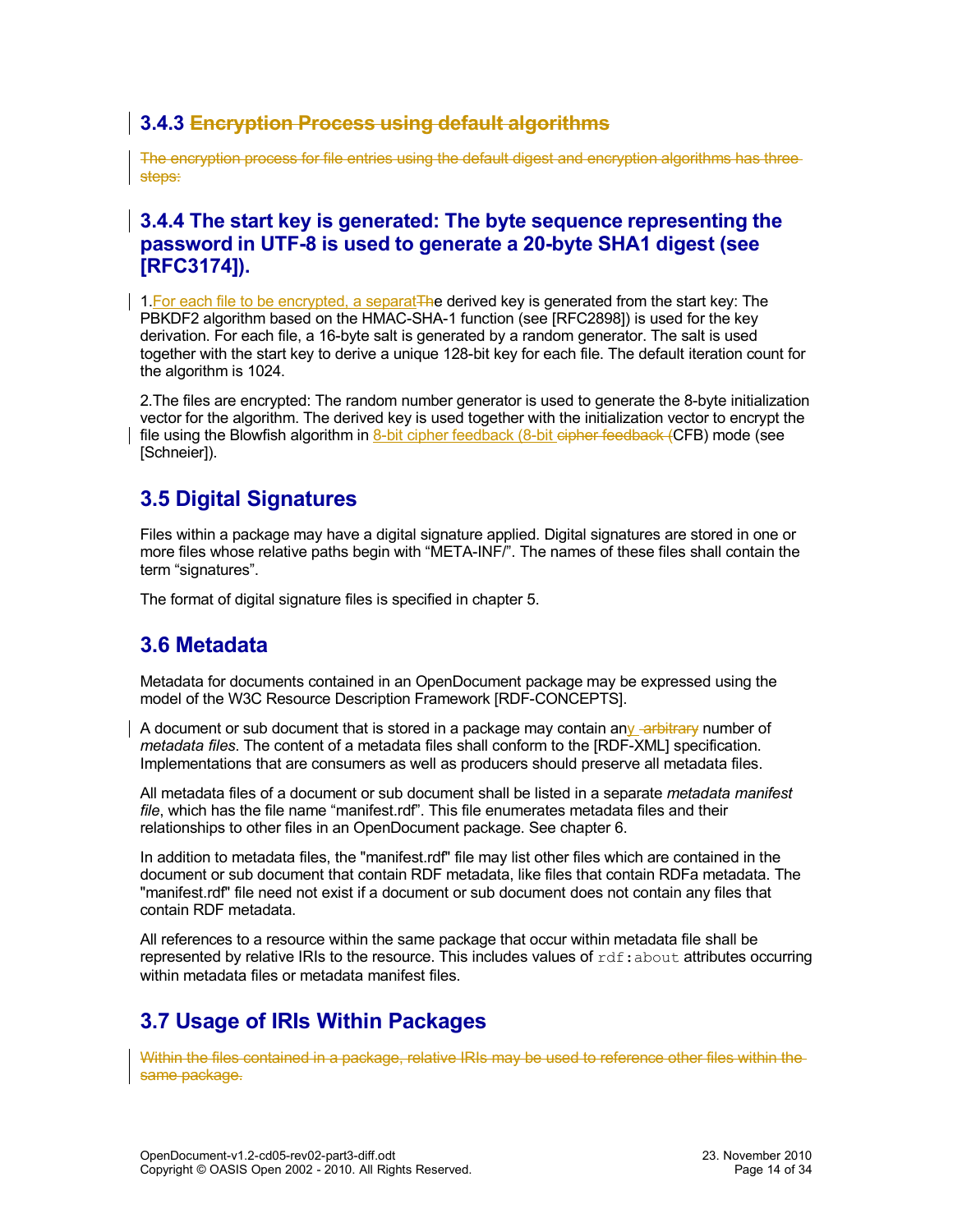Within the files contained in a package, relative IRIs as defined by [RFC3987] may be used to reference other files within the same package.

OpenDocument Package Consumers shall resolve relative IRIs that occur within a file of a package as follows:

1. The *file entry path* is the file name of the file within the Zip file which contains the relative IRI, including its relative path.

OpenDocument Package Consumers shall resolve relative IRIs that occur within a file of a package as follows:

• The *file entry path* is the file name of the file within the Zip file which contains the relative IRI, including its relative path.

The *package base IRI* is the base IRI which would be established for the package itself as defined in §5.1 of [RFC3986].

- 2. If the relative IRI does not match the rule for "relative-ref" defined in §4.2 of [RFC3986] or if the relative IRI does start with a "/" character (U+002F, SOLIDUS) then it is resolved as defined in §5.2 of [RFC3986] withA *file entry base IRI* is constructed by interpreting the file entry path as a relative IRI, and by resolving this relative IRI to an absolute one as defined in §5.2 of [RFC3986] using the package base IRI as base URI.
- 3. If the relative IRI references matches the rule for "relative-ref" defined in §4.2 of [RFC3986] and its "relative-part" component matches the "path-empty" rule itRelative IRI references shall be resolved as defined in §5.2 of [RFC3986] using the file entry base IRI as base URI. Relative IRI references that match the rule for "relative-ref" defined in §4.2 of [RFC3986] and whose "relativepart" component matches the "path-empty" rule shall be resolved as a "Same-Document" references defined in §4.4 of [RFC3986].
- 4. Otherwise the "relative-part" component of the relative IRI is copied into a *relative IRI buffer* and an empty *file entry path buffer* is created
- 5. If the file entry path does contain a "/" character (U+002F, SOLIDUS) then the file path up to and including the last "/" character is copied into the file entry buffer.
- 6. If the relative IRI buffer starts with the character sequence "./" (U+002E, FULL STOP, followed by U+002F, SOLIDUS) then that character sequence it removed from the buffer. Continue with step 7.
- 7. If the content of the relative IRI buffer is the character sequence "." (U+002E, FULL STOP), the content of the relative IRI buffer is removed. Continue with step 11.
- 8. If the content of the relative IRI buffer is the character sequence ".." (U+002E, FULL STOP, followed by U+002E, FULL STOP) and
	- if the file entry path buffer is empty, then the content of the relative IRI buffer is replaced with "." (U+002E, FULL STOP). The query and fragment components of the relative IRI, if present, are appended to the relative IRI buffer, including the "?" (U+003F, QUESTION MARK) and "#" (U+0023, NUMBER SIGN) delimiter characters. The content of the relative IRI buffer then is resolved as defined in §5.2 of [RFC3986] with the package base IRI as base URI.
	- if the file entry path buffer contains at least one relative path component, the last relative path component up to and including the last "/" character (U+002F, SOLIDUS) is removed. The ".." character sequence is removed from the IRI buffer. Continue with step 11.
- 9. If a fragment buffer has been created and is not empty, its content may be resolved as fragment identifier, as defined by §3.5 of [RFC3986].
	- if the file entry path buffer is empty, then the "../" is replaced with "./" (U+002E, FULL STOP, followed by U+002F, SOLIDUS) in the relative IRI buffer. The query and fragment components of the relative IRI, if present, are appended to the relative IRI buffer, including the "?" (U+003F, QUESTION MARK) and "#" (U+0023, NUMBER SIGN) delimiter characters.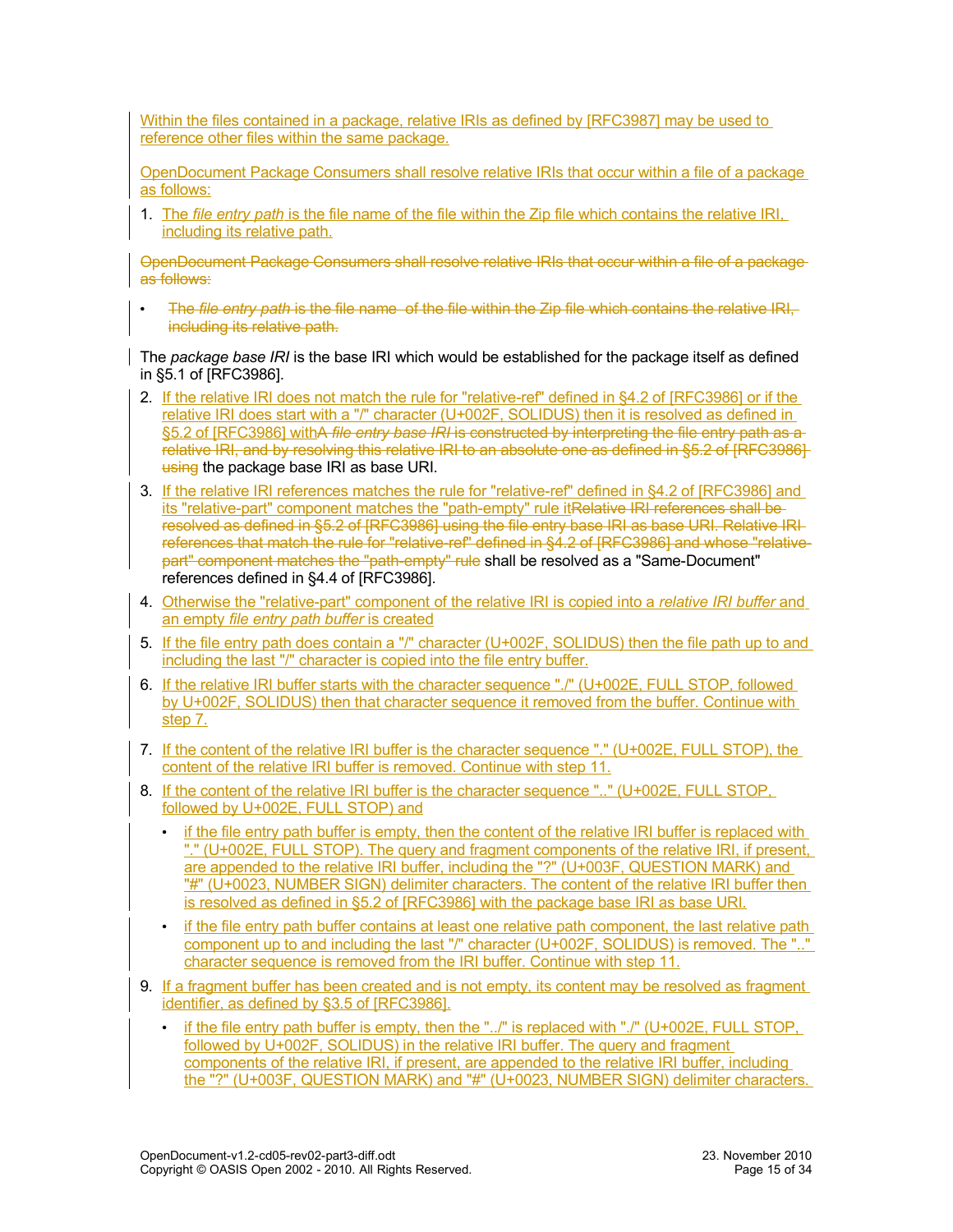The content of the relative IRI buffer then is resolved as defined in §5.2 of [RFC3986] with the package base IRI as base URI.

- if the file entry path buffer contains at least one one relative path component, the last relative path component up to and including the \*last\* "/" character (U+002F, SOLIDUS) is removed. The "../" character sequence is removed from the IRI buffer.\* Continue with step 7.
- 10. The content of the file entry buffer is inserted into the relative IRI buffer before any existing content.
- 11.The content of the relative IRI buffer is interpreted as a file or directory name within the package, that is, as the name of a file \*or directory\* including its relative path within the Zip file. An empty buffer denotes the package root. Path segments in the relative IRI buffer that originally came from the relative IRI shall be interpreted according to IRI syntax rules, while segments that originally came from the file entry path must be interpreted according to Zip path name syntax rules.
- 12. If the relative IRI contains a fragment component, it is resolved as fragment identifier, as defined by §3.5 of [RFC3986].
- If a relative IRI
	- matches the rule for "relative-ref" defined in §4.2 of [RFC3986], and
	- matches the constrains for "relative-path" references defined in §4.2 of [RFC3986], and
	- if no path segments that are removed from the output buffer during the execution of the "Remove Dot Segments" step (§5.2.5 of [RFC3986]) have its origin in the package base IRI,

then the relative IRI shall be interpreted as a *package file entry reference*. A *package file entry* reference is a reference to a file within the same package as the file containing the relative reference. The relative path of this file within the Zip file is determined by the following procedure:

- The package base IRI is removed from the absolute IRI to which the relative IRI has beenresolved.
- If the resulting relative IRI starts with a "/" character (U+002F SOLIDUS), then the "/" character is removed.
- A fragment identifier, if it does exist, is removed.
- The resulting relative IRI is interpreted as a file name within the package, that is, as the name of a file including its relative path within the Zip file.
- If a fragment identifier has been removed in a previous step, it may be resolved as defined for the media type of the referenced file.
- **Note:** Files whose relative path starts with "META-INF/" are considered to be part of the OpenDocument package rather than of the content stored within the package. Therefore, different rules regarding the resolution of relative IRIs may apply. In particular the base URI for the resolution of relative IRIs may be the package base IRI rather than the file entry base IRI.

### <span id="page-15-0"></span>**3.8 Preview Image**

Unless a document is encrypted, package producers should generate a preview image of the document that is contained in the package. It should be a representation of the first page, first sheet, etc. of the document. For maximum re-usability of the preview images they shall be generated without any effects, surrounding frames, or borders.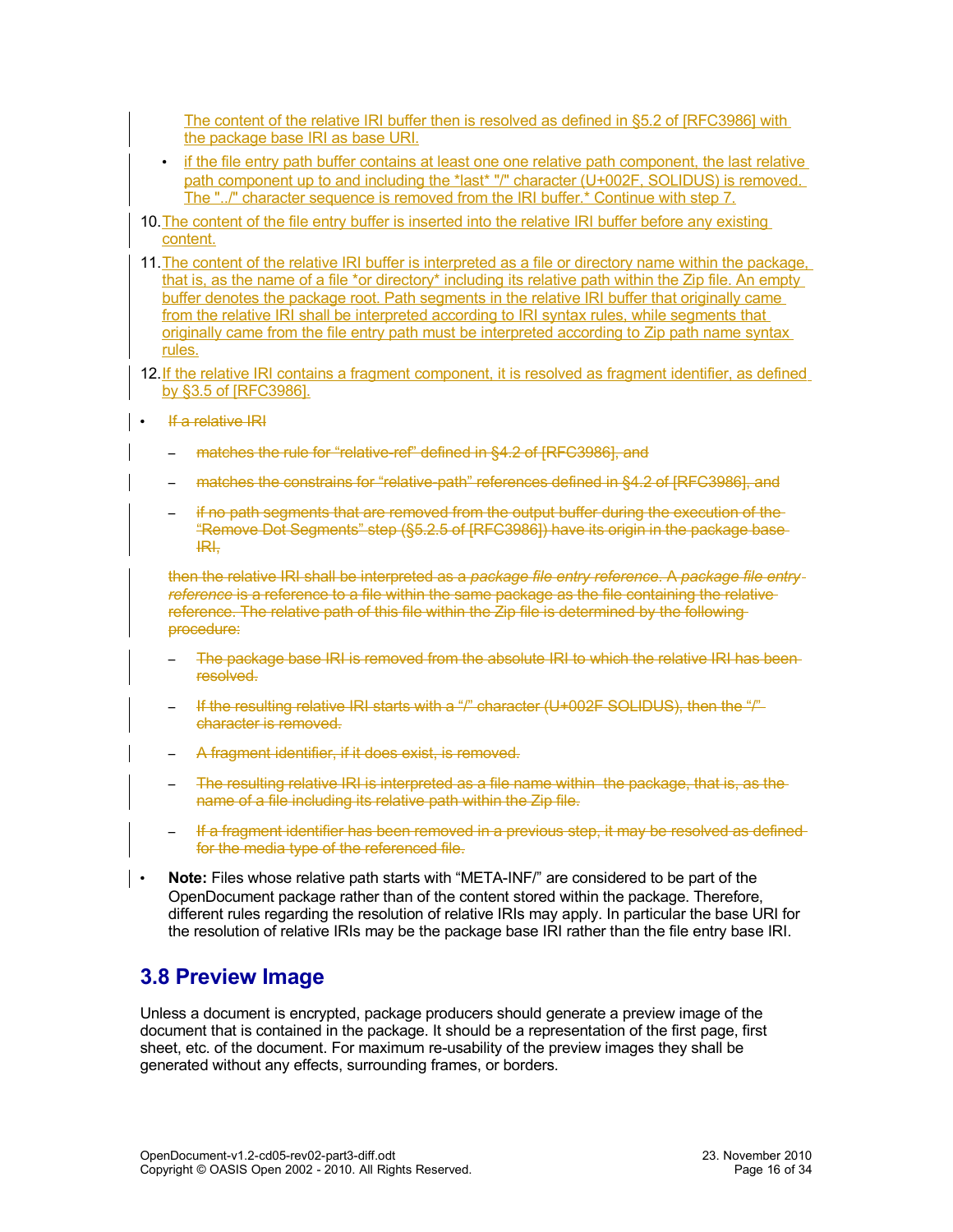**Note:** Such effects might interfere with effects added to the preview images by the different file system explorers or may not be desired at all for certain use cases.

The preview image shall be contained in a file named "Thumbnails/thumbnail.png".

Preview images shall be saved in [PNG] format.

**Note:** Current desktops display preview images within squares of up to 256 pixel width and height, and 24 bit per pixel. While this specification does not define upper or lower limits for preview image sizes, producers should only use image sizes that are displayed with a reasonable quality if scaled to fit into 256x256 pixel square.

Encrypted documents are intended to be unreadable for unauthorized users and package producers shall not generate preview images for such documents. They may include a preview image that is independent of the contents of the document. Such preview images should not be encrypted.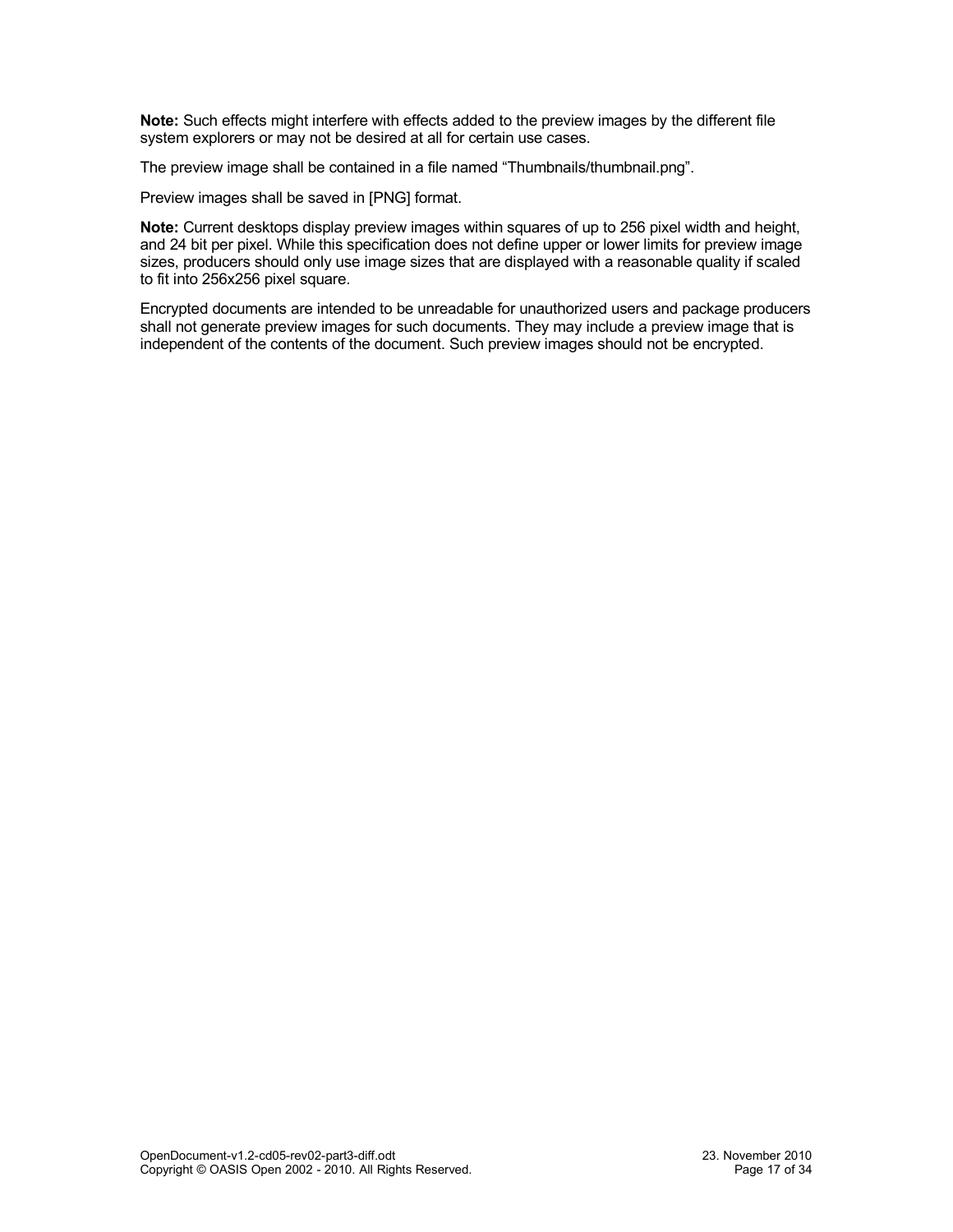# <span id="page-17-4"></span>**4 Manifest File**

## <span id="page-17-3"></span>**4.1 Introduction**

The format of the manifest file is defined by the OpenDocument manifest Relax-NG [RNG] schema. See appendix A. This chapter describes the semantics of the elements and attributes defined by this schema.

### <span id="page-17-2"></span>**4.2 <manifest:manifest>**

The <manifest: manifest> element is the root element of the manifest file. It contains <manifest:file-entry> child elements [4.3,](#page-17-1) each of which specifies information for adescribes a file or directory in the package.

The <manifest:manifest> element is a root element.

The  $\zeta$  manifest: manifest> element has the following attribute: manifest: version [4.8.14.2.](#page-24-4)

The <manifest:manifest> element has the following child element: <manifest:file $entrv$  $2.3$ .

## <span id="page-17-1"></span>**4.3 <manifest:file-entry>**

The <manifest: file-entry> element specifies the media type of a single file or sub document within the package, defines a single file or directory within the package. It specifies the file's ordirectory's location in the package and its media type. It may also specify the data required to decrypt a file.

For directories, the manifest file should contain  $a$  <manifest: file-entry> element only if a directory contains a document or a sub document. See [3.1.](#page-11-2) A directory for administrative or convenience purposes, such as a directory that contains various unrelated image files, should not have an entry in the manifest file.

Directories have no corresponding file entries within the Zip file.

The  $\zeta$  anifest: file-entry > element is usable within the following element:  $<$ manifest:manifest> [4.2.](#page-17-2)

The  $\zeta$  manifest: file-entry> element has the following attributes: manifest: full-path [4.8.4,](#page-21-2) manifest: media-type  $4.8.10$ , manifest: preferred-view-mode  $4.8.11$ , manifest:size [4.8.13](#page-24-1) and manifest:version [4.8.14.1.](#page-24-3)

The <manifest: file-entry> element has the following child element: <manifest:encryption-data> [4.4.](#page-17-0)

### <span id="page-17-0"></span>**4.4 <manifest:encryption-data>**

The  $\zeta$  manifest: encryption-data> element contains information required to decrypt a file entry.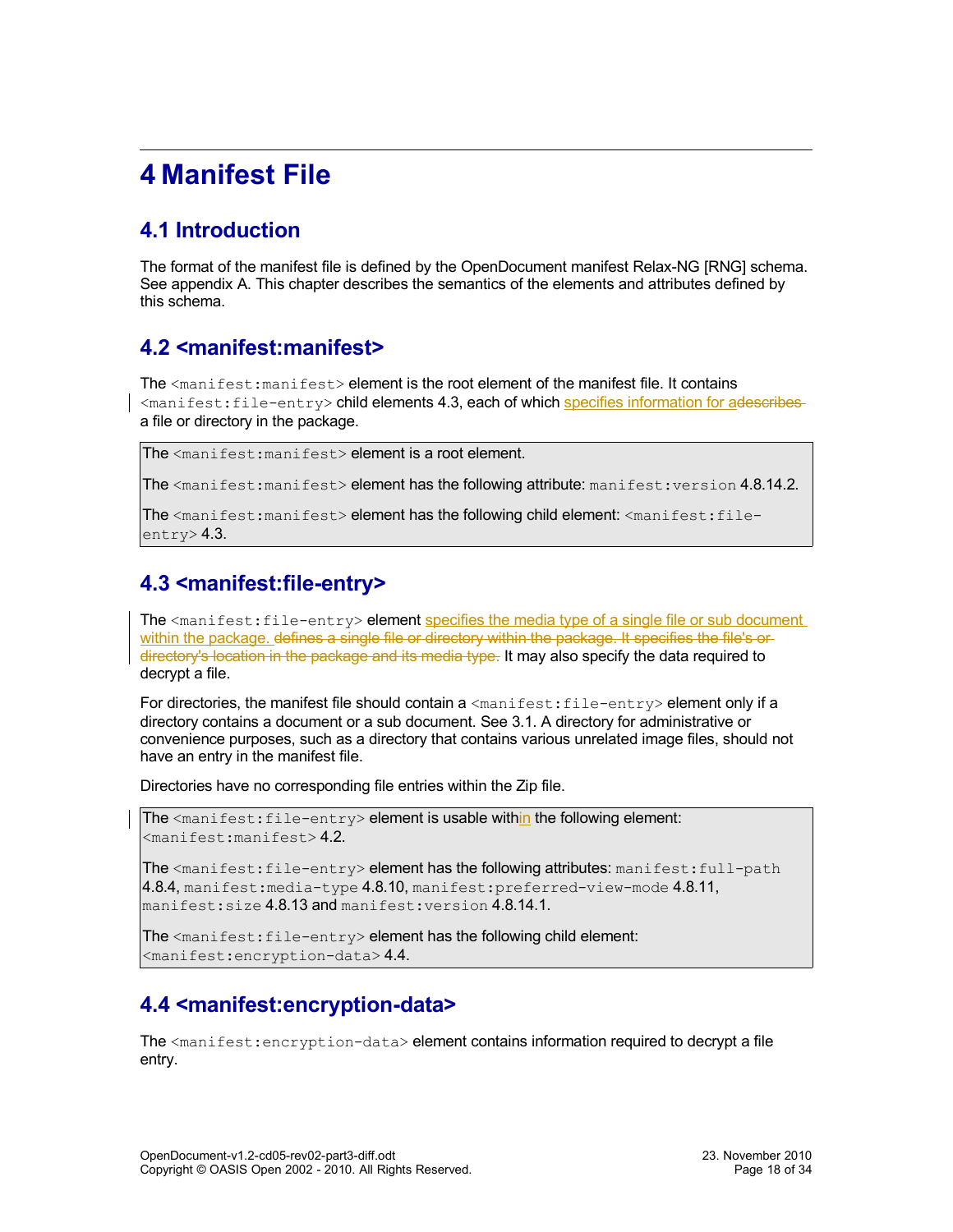The  $\zeta$  anifest: encryption-data> element is usable within the following element:  $<$ manifest:file-entry>[4.3.](#page-17-1)

The <manifest: encryption-data> element has the following attributes: manifest: checksum [4.8.2](#page-20-1) and manifest: checksum-type [4.8.3.](#page-20-0)

The <manifest:encryption-data> element has the following child elements: <manifest:algorithm> [4.5,](#page-18-1) <manifest:key-derivation> [4.7](#page-19-0) and <manifest:startkey-generation> [4.6.](#page-18-0)

## <span id="page-18-1"></span>**4.5 <manifest:algorithm>**

The  $\leq$ manifest: algorithm> element specifies the algorithm used to encrypt data.

Depending on the algorithm specified by the manifest: algorithm-name attribute 4.8.1, the <manifest:algorithm> element may have further child elements.

When the manifest: algorithm-name attribute value matches one of those defined in section §3.2 of [xmlenc-core], the <manifest:algorithm> element shall not have child elements except those permitted as child elements of the [xmlenc-core] <EncryptionMethod> element whose Algorithm attribute value is the same as the  $\leq$ manifest:algorithm> manifest:algorithmname attribute valulf the manifest: algorithm-name attribute does not have the value Blowfish CFB or

urn:oasis:names:tc:opendocument:xmlns:manifest:1.0#blowfish, the <manifest:algorithm> element shall contain only child elements that are permitted child elements of an <EncryptionMethod> element, as defined in §3.2 of [xmlenc-core], whose-Algorithm attribute has the value of the manifest: algorithm-name attribute.

When the value of the manifest: algorithm-name attribute identifies the legacy Blowfish algorithm,  $\zeta$  manifest: algorithm> shall be an empty element if the value of the manifest:algorithm-name attribute is Blowfish CFB or urn:oasis:names:tc:opendocument:xmlns:manifest:1.0#blowfish the  $mifest:$ algorithm> element shall not have child elements.

The  $\leq$ manifest: algorithm> element is usable within the following element: <manifest:encryption-data> [4.4.](#page-17-0)

The <manifest:algorithm> element has the following attributes: manifest:algorithmname [4.8.1](#page-19-1) and manifest:initialisation-vector [4.8.5.](#page-21-1)

The <manifest:algorithm> element has no child elements.

## <span id="page-18-0"></span>**4.6 <manifest:start-key-generation>**

The  $\zeta$  manifest: start-key-generation> element specifies how the encryption start key is derived from a user specified password. The password shall be provided as a sequence of bytes in UTF-8 encodingwas calculated from the user specified password. The password shall be provided as a sequence of bytes in UTF-8 encoding to the start key generation algorithm.

When a <manifest: start-key-generation> element is absent as a child of a <manifest:encryption-data> element, interpretation is the same as if the element is present with default attribute valuesThe <manifest:start-key-generation> element is usable withthe following element: <manifest:encryption-data> [4.4.](#page-17-0)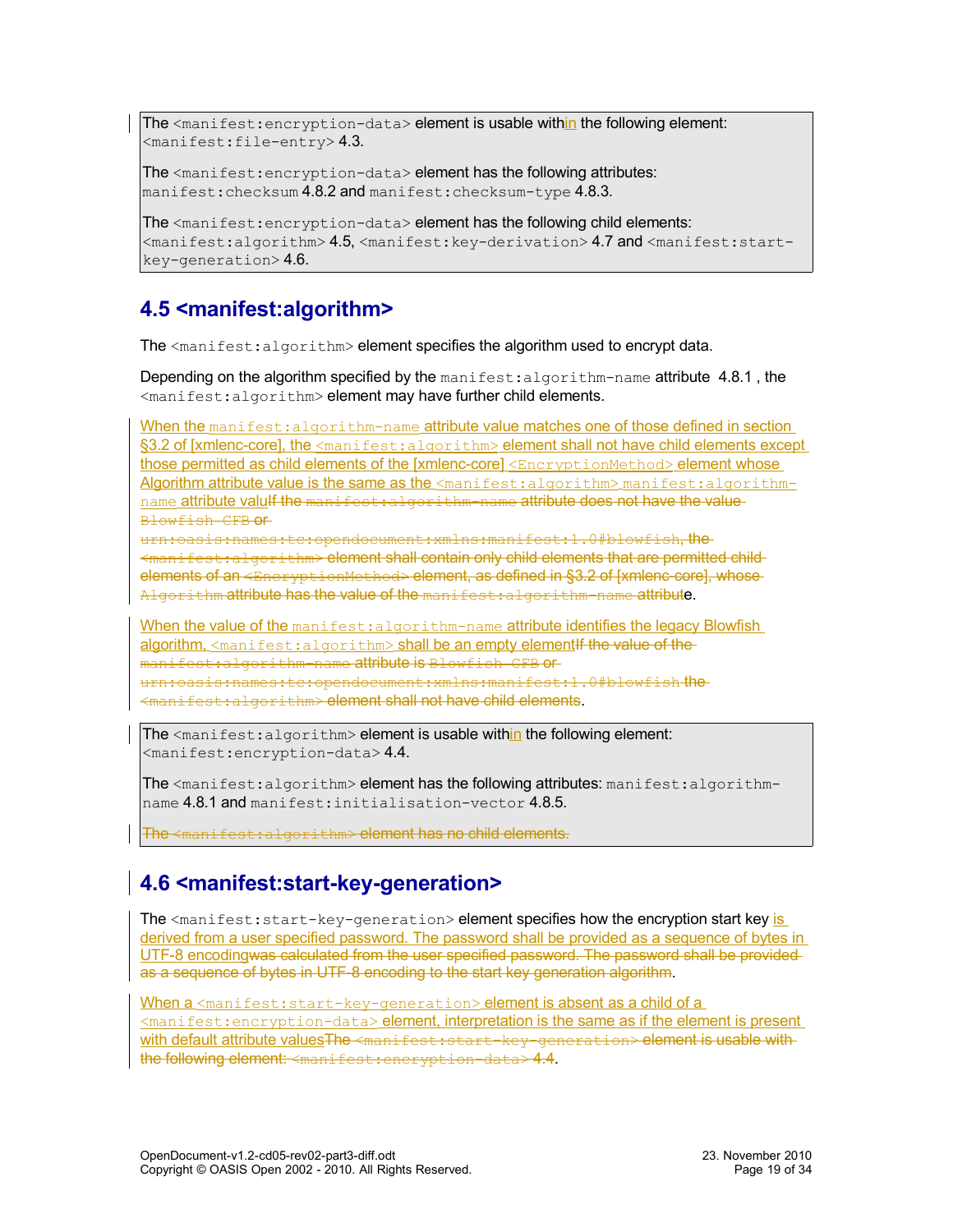The <manifest:start-key-generation> element is usable within the following element:  $<$ manifest:encryption-data>[4.4.](#page-17-0)

The <manifest: start-key-generation> element has the following attributes: manifest: key-size [4.8.7](#page-22-2) and manifest: start-key-generation-name [4.8.6.](#page-21-0)

The <manifest: start-key-generation> element has no child elements.

## <span id="page-19-0"></span>**4.7 <manifest:key-derivation>**

The <manifest: key-derivation> element specifies how the encryption key was calculated from the encryption start key.

The <manifest: key-derivation> element is usable within the following element: <manifest:encryption-data> [4.4.](#page-17-0)

The <manifest: key-derivation> element has the following attributes: manifest:iteration-count  $4.8.8$ , manifest:key-derivation-name  $4.8.9$ , manifest: key-size [4.8.7](#page-22-2) and manifest: salt [4.8.12.](#page-24-2)

The <manifest: key-derivation> element has no child elements.

### <span id="page-19-2"></span>**4.8 Manifest Attributes**

### <span id="page-19-1"></span>**4.8.1 manifest:algorithm-name**

The manifest: algorithm-name attribute specifies the algorithm and mode used to encrypt a file entry. name of the algorithm used to encrypt a file entry, and also specifies in which mode thisalgorithm was used.

The defined values for the manifest: algorithm-name attribute are:

- An IRI listed in §5.2 of [xmlenc-core] : The algorithm and mode specified in §5.2 of [xmlenc-core] for this IRIBLowfish CFB: The Blowfish algorithm in CFB mode. See [Blowfish].
- Blowfish CFB: The Blowfish algorithm in 8-bit CFB mode. See [Schneier].
- urn:oasis:names:tc:opendocument:xmlns:manifest:1.0#blowfish:The same algorithm as identified by Blowfish CFB.
- An IRI listed in §5.2 or §5.3 of [xmlenc-core]: The algorithm specified in §5.2 or §5.3 of [xmlenccore] for this IRI, or
- The IRI of an alternative algorithm as specified in §5.1 of [xmlenc-core]. Alternative algorithms may be specified by extended conforming packages only. They shall not be specified by conforming packages.
- Package producers that support encryption shall support the value Blowfish CFB. Package consumers that support encryption shall support the values Blowfish CFB and urn:oasis:names:tc:opendocument:xmlns:manifest:1.0#blowfish.

**Note:** An errata for [Schneier] is available at [Schneier-Errata].

The manifest: algorithm-name attribute is usable with the following element:  $<$ manifest:algorithm> [4.5.](#page-18-1)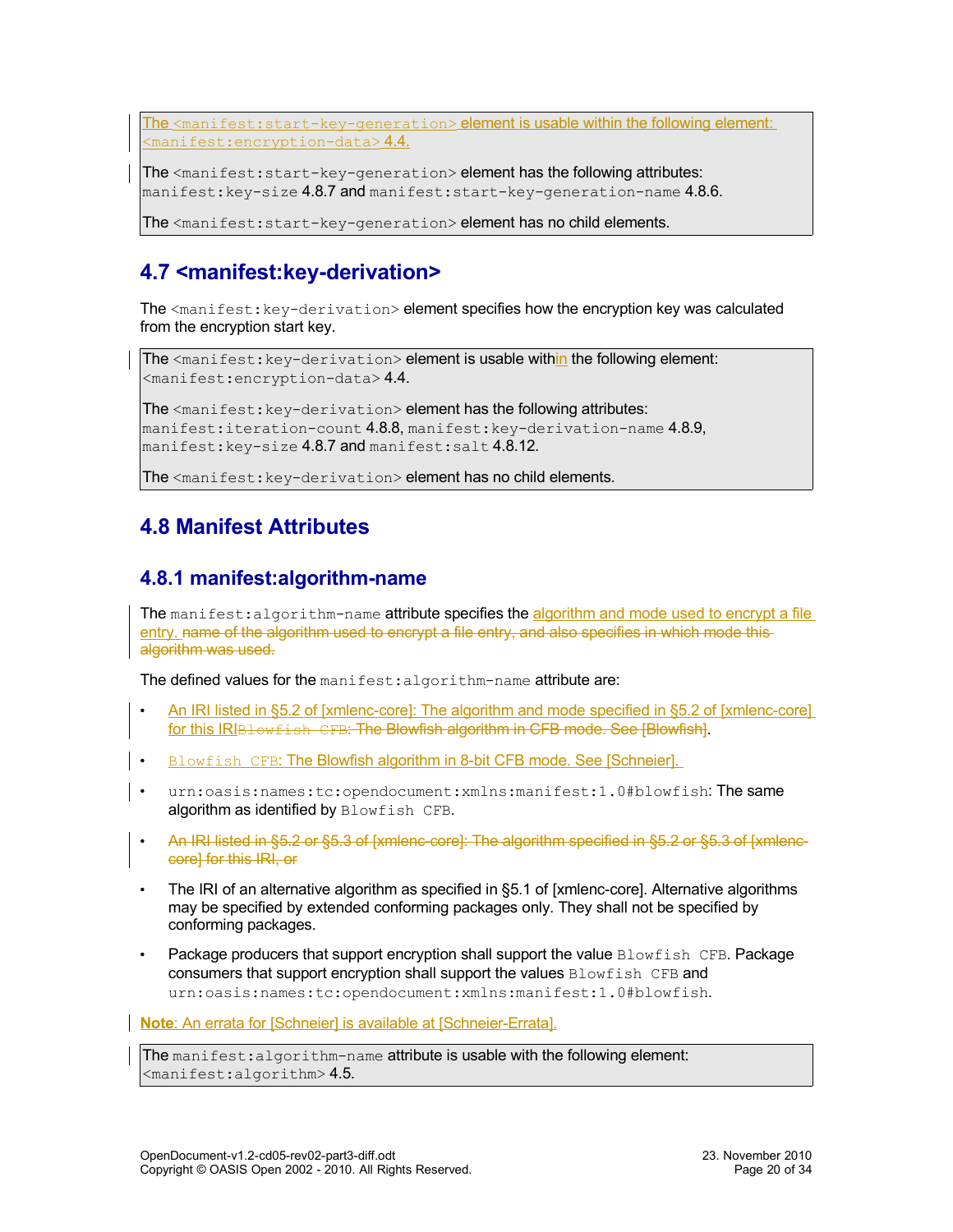The values of the manifest: algorithm-name attribute are  $B$ lowfish CFB or a value of type anyURI [7.2.](#page-30-5)

### <span id="page-20-1"></span>**4.8.2 manifest:checksum**

The manifest: checksum attribute specifies a digest in BASE64 encoding that can be used to detect password correctness as specified by a manifest: checksum-type attribute 4.8.3.

```
The manifest: checksum attribute is usable with the following element:
<manifest:encryption-data> 4.4.
```
The manifest: checksum attribute has the data type base64Binary [7.2.](#page-30-6)

### <span id="page-20-0"></span>**4.8.3 manifest:checksum-type**

The manifest: checksum-type attribute specifies the name of a digest algorithm that can be used to check password correctness. The digest is build from the compressed unencrypted file.

The defined values for the manifest: checksum-type attribute are:

- SHA1/1K: SHA1 algorithm (see [RFC3174]) applied to first 1024 bytes of the compressed unencrypted file.
- SHA1: The same as http://www.w3.org/2000/09/xmldsig#sha1.
- urn:oasis:names:tc:opendocument:xmlns:manifest:1.0#sha1-1k:The same as SHA1/1K.
- urn:oasis:names:tc:opendocument:xmlns:manifest:1.0#sha256-1<del>1-256</del>k: SHA256 algorithm (see [RFC3174]) applied to first 1024 bytes of the compressed unencrypted file.
	- An IRI listed in §5.7 of [xmlenc-core]: The algorithm specified in §5.7 of [xmlenc-core] for this IRI.
	- The IRI of an alternative algorithm as specified in §5.1 of [xmlenc-core]. Alternative algorithms may be specified by extended conforming packages only. They shall not be specified by conforming packages.

#### Package producers that support encryption should use the

urn:oasis:names:tc:opendocument:xmlns:manifest:1.0#sha256-1k algorithm, Package consumers that support encryption shall support the values SHA1/1K. urn:oasis:names:tc:opendocument:xmlns:manifest:1.0#sha1-1k and urn:oasis:names:tc:opendocument:xmlns:manifest:1.0#sha256-14-256kalgorithm, Package consumers that support encryption shall support values SHA1/1K, urn:oasis:names:tc:opendocument:xmlns:manifest:1.0#sha1- 1k and urn:oasis:names:tc:opendocument:xmlns:manifest:1.0#sha1-256k.

The manifest: checksum-type attribute is usable with the following element: <manifest:encryption-data> [4.4.](#page-17-0)

The values of the manifest: checksum-type attribute are SHA1/1K or a value of type anyURI [7.2.](#page-30-5)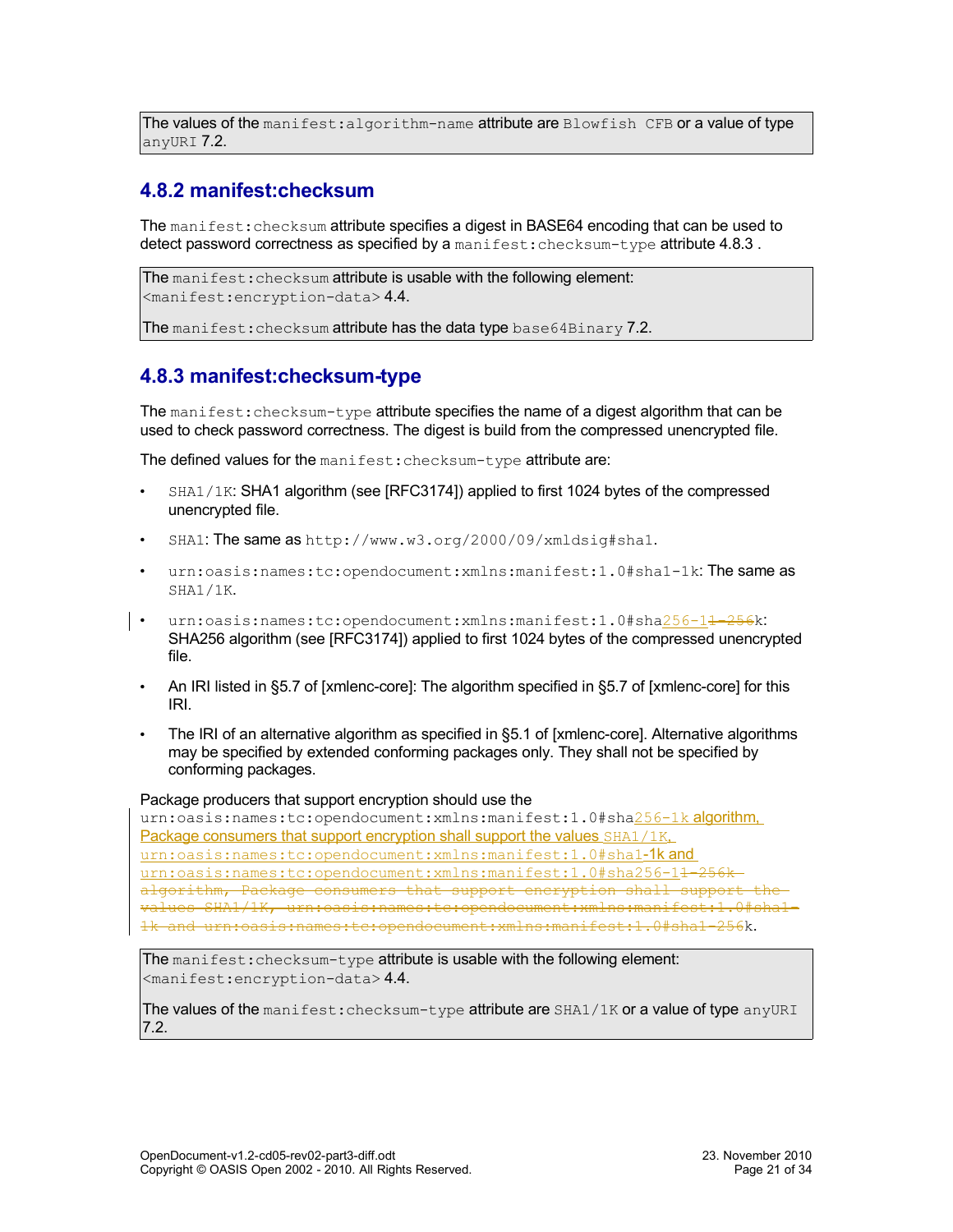### <span id="page-21-2"></span>**4.8.4 manifest:full-path**

The manifest: full-path attribute describes the location of a file or directory within the package. It's value is the name of a file or folder within the Zip file for which the manifest entry defines additional information, including its relative path in the package. The notation is the same as for the "filename" fields of the Zip file's central directory.

The attribute value "/" denotes a manifest entry for the package itself.

**Note:** The Zip file's central directory and the manifest file may have different text encodings.

```
The manifest:full-path attribute is usable with the following element: <manifest:file-
entry> 4.3.
```
The manifest: full-path attribute has the data type string [7.2.](#page-30-7)

#### <span id="page-21-1"></span>**4.8.5 manifest:initialisation-vector**

The manifest: initialisation-vector attribute value provides the byte-sequence for the initialization vector used by the encryption algorithm when delivery of a required initialization vector is not specified as part of the encryption algorithm definition. The initialization vector is a BASE64 encoded binary sequence. The format and length of an initialization vector, in bytes, shall be as required by its encryption algorithm specificationspecifies the byte-sequence used as aninitialization vector to a encryption algorithm. The initialization vector is a BASE64 encoded binarysequence.

The manifest: initialisation-vector attribute is usable with the following element: <manifest:algorithm> [4.5.](#page-18-1)

The manifest: initialisation-vector attribute has the data type base64Binary [7.2.](#page-30-6)

### <span id="page-21-0"></span>**4.8.6 manifest:start-key-generation-name**

The manifest:start-key-generation-name attribute specifies the algorithm used to generate a start key from the user password.

The defined values for the manifest: start-key-generation-name attribute are:

- SHA1: The SHA1 algorithm (see [RFC3174]).
- An IRI listed in §5.7 of [xmlenc-core]: The algorithm specified in §5.7 of [xmlenc-core] for this IRI.
- The IRI of an alternative algorithm as specified in §5.1 of [xmlenc-core] Alternative algorithms may be specified by extended conforming packages only. They shall not be specified by conforming packages.

The default value for this attribute is SHA1Package producers that support encryptionshould use the http://www.w3.org/2000/09/xmldsig#sha256 algorithm.. Package consumers that support encryption shall support the values SHA1, and http://www.w3.org/2000/09/xmldsig#sha1 and http://www.w3.org/2000/09/xmldsig#sha256.

Package producers that support encryption should use the http://www.w3.org/2000/09/xmldsig#sha256 algorithm. Package consumers that support encryption shall support the values SHA1, and http://www.w3.org/2000/09/xmldsig#sha1 and http://www.w3.org/2000/09/xmldsig#sha256.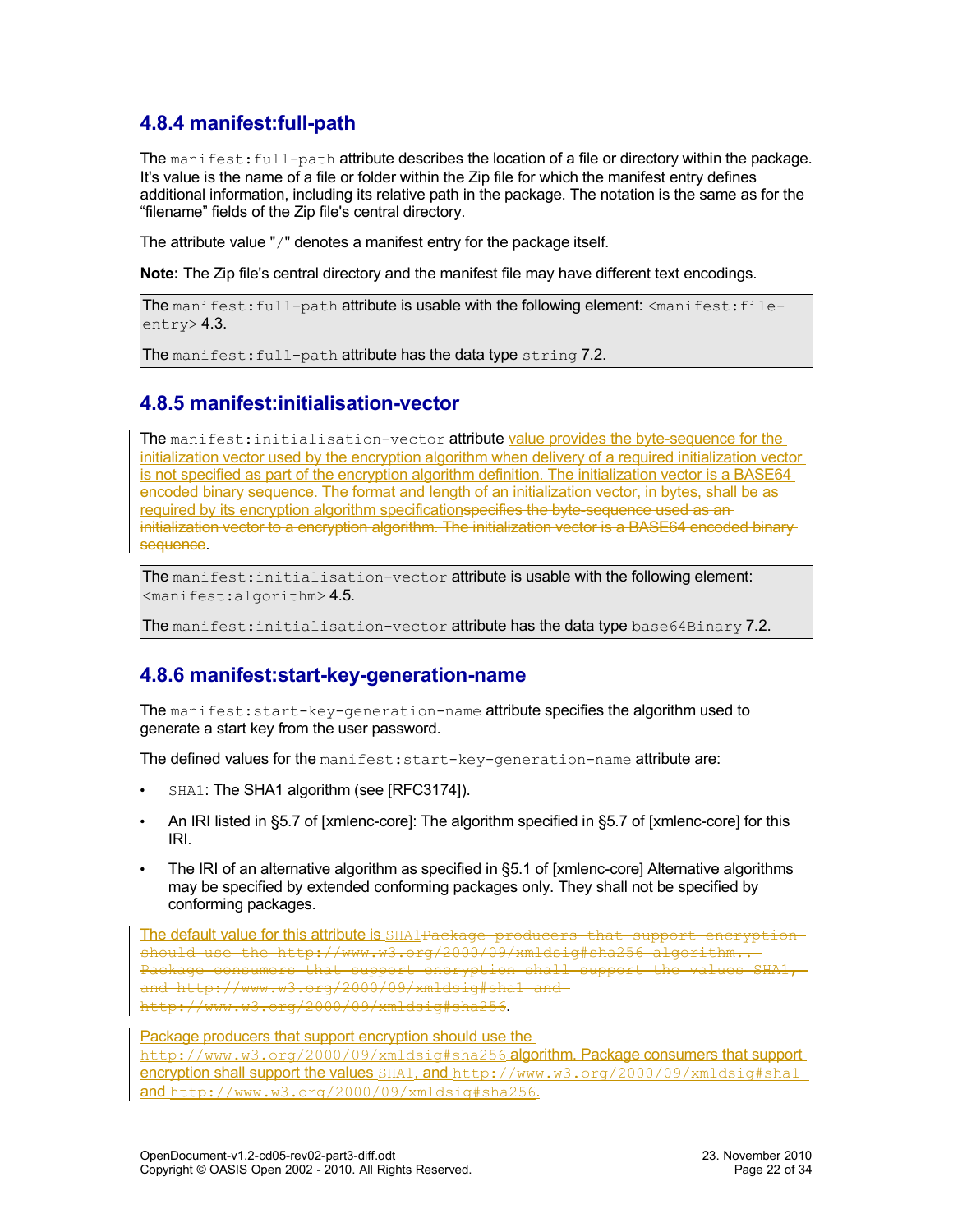The manifest:  $start-key-generation-name$  attribute is usable with the following element:  $<$ manifest:start-key-generation> [4.6.](#page-18-0)

The values of the manifest: start-key-generation-name attribute are SHA1 or a value of type anyURI [7.2.](#page-30-5)

The manifest:start-key-generation-name attribute has the value SHA1 or a value of data type anyURI.

#### <span id="page-22-2"></span>**4.8.7 manifest:key-size**

The manifest:  $key-size$  attribute specifies the length in octets of a key delivered by a keydeveloping algorithmof a key.

For a  $\epsilon$  and fest: start-key-generation> element, the default value for this attribute is 20.

**Note**: The value used will need to be compatible with the result obtain from the start-key-generation algorithm and the input requirements of the key derivation algorithm.

For a <manifest: key-derivation> element, the default value for this attribute is 16.

**Note**: The value used will need to be one obtainable from the key-derivation algorithm and acceptable for the encryption algorithm being used.

The manifest:  $key-size$  attribute is usable with the following elements:  $\langle$ manifest:  $key-$ derivation> [4.7](#page-19-0) and <manifest:start-key-generation> [4.6.](#page-18-0)

The manifest:  $key-size$  attribute has the data type nonNegativeInteger [7.2.](#page-30-8)

#### <span id="page-22-1"></span>**4.8.8 manifest:iteration-count**

The manifest: iteration-count attribute specifies the number of iterations used by the key derivation algorithm to derive a key.

The manifest: iteration-count attribute is usable with the following element:  $<$ manifest:key-derivation $> 4.7$ .

The manifest: iteration-count attribute has the data type nonNegativeInteger [7.2.](#page-30-8)

#### <span id="page-22-0"></span>**4.8.9 manifest:key-derivation-name**

The manifest: key-derivation-name attribute specifies the password-based key-derivation algorithm used to derive a cryptographic key for use in encryption and decryption of the filname of the algorithm used to derive a name.

The defined values for the manifest: key-derivation-name attribute are:

- PBKDF2: The PBKDF2 key derivation method with HMAC-SHA-1 for the Pseudo-Random Function(PRF). See [RFC2898] sections 5.2 and B.1.1. See [RFC2898].
- urn:oasis:names:tc:opendocument:xmlns:manifest:1.0#pbkdf2:The same algorithms as identified by PBKDF2.
- The IRI of an implementation-defined alternative algorithm. Alternative algorithms may be specified by extended conforming packages only. They shall not be specified by conforming packagesAn IRI listed in §5.7 of [xmlenc-core]: The algorithm specified in §5.7 of [xmlenc-core] for this **IRI**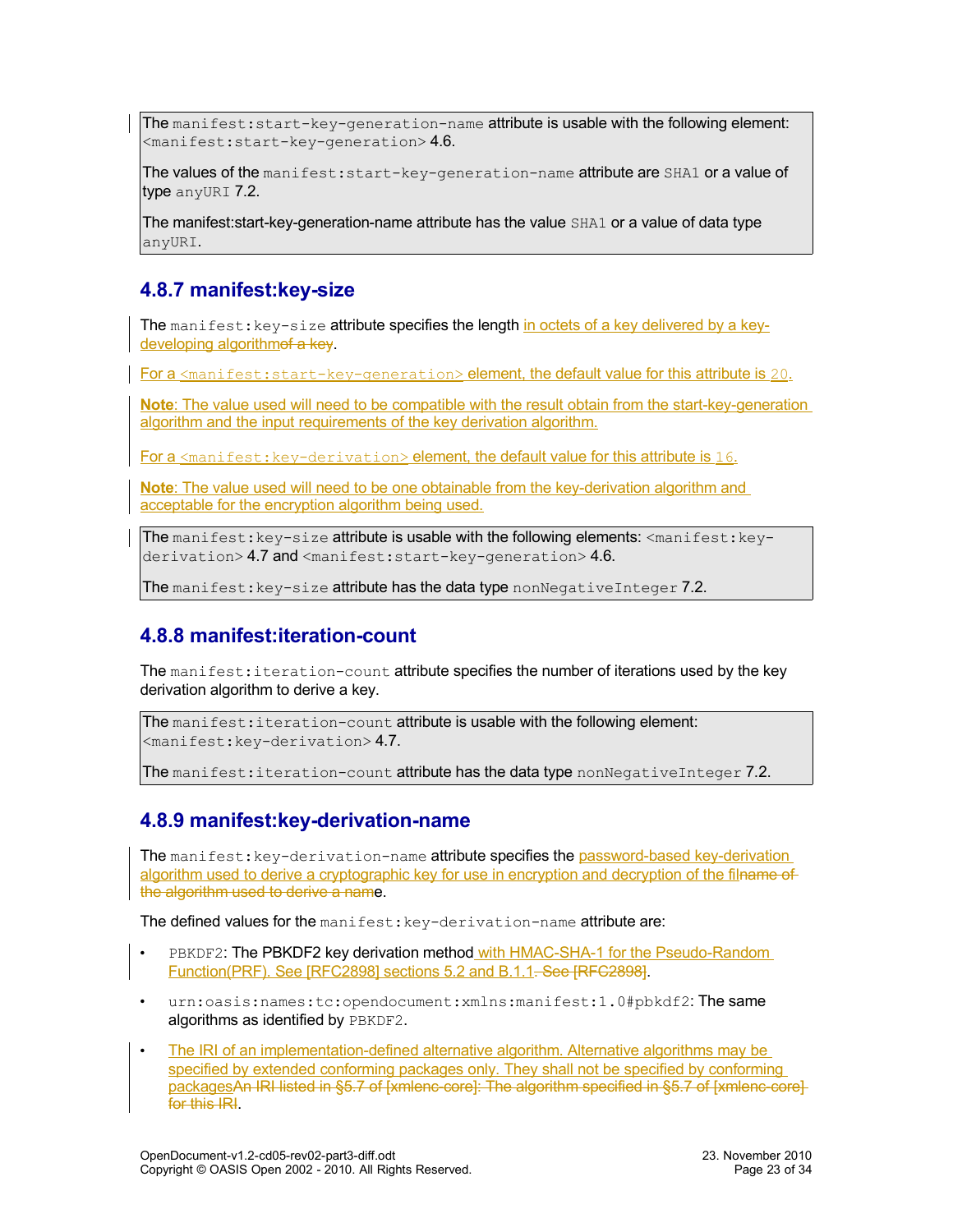- The IRI of an alternative algorithm as specified in §5.1 of [xmlenc-core]. Alternative algorithms may be specified by extended conforming packages only. They shall not be specified by conforming packages.
- Package producers that support encryption shall support the value PBKDF2. Package consumers that support encryption shall support the values PBKDF2 and urn:oasis:names:tc:opendocument:xmlns:manifest:1.0#pbkdf2.

#### If the value of this attribute is PBKDF2 or

urn:oasis:names:tc:opendocument:xmlns:manifest:1.0#pbkdf2 the <manifest:encryption-data> [4.4](#page-17-0) shall contain a <manifest:start-key-generation> [4.6](#page-18-0) child element that specifies the start key for the PBKDF2 algorithm.

The manifest: key-derivation-name attribute is usable with the following element: <manifest:key-derivation> [4.7.](#page-19-0)

The values of the manifest:  $key$ -derivation-name attribute are  $PBE$ DF2 or a value of type anyURI [7.2.](#page-30-5)

### <span id="page-23-1"></span>**4.8.10 manifest:media-type**

The manifest: media-type attribute specifies the MIME media type of a file or directory. See [RFC4288].

A manifest: media-type attribute should be present for all files and directories where a MIME media type exists for the content of the file, or the document or sub document contained in a directory.

The manifest: media-type attribute is usable with the following element:  $\zeta$  manifest: fileentry> [4.3.](#page-17-1)

The manifest: media-type attribute has the data type string [7.2.](#page-30-7)

#### <span id="page-23-0"></span>**4.8.11 manifest:preferred-view-mode**

The manifest: preferred-view-mode attribute specifies a preference on how the author of the document would like the document to be presented upon the document being opened. This attribute is only applicable to the root file entry with the manifest:  $full-path 4.8.4$  attribute value of "/".

The defined values for the manifest: preferred-view-mode attribute are:

- edit: The author's preference is to open the document as an editable document.
- presentation-slide-show: The author's preference is to open the document as presentation slide show.
- $read-only$ : The author's preference is to open the document as a read-only document.
- A namespaced token value: Specifies an implementation defined view.

Preferred view modes are not necessarily generally applicable to all media types. The default preferred view mode is implementation defined. The behavior for cases where the manifest: preferred-view-mode attribute is absent is implementation defined.

The manifest: preferred-view-mode attribute is usable with the following element:  $\langle$ manifest:file-entry>[4.3.](#page-17-1)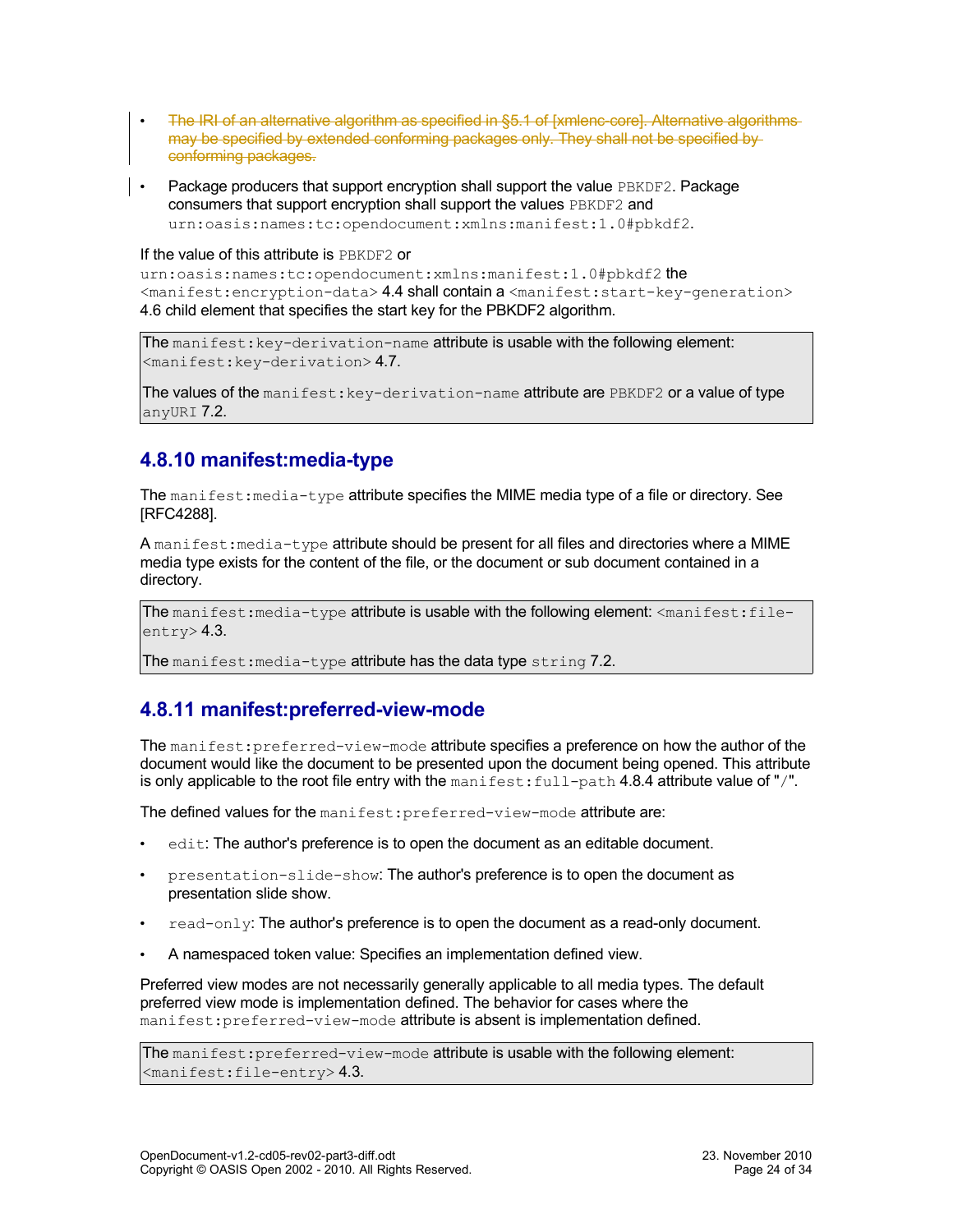The values of the manifest: preferred-view-mode attribute are edit, presentation-slide-show, read-only or a value of type namespacedToken [7.3.1.](#page-30-0)

#### <span id="page-24-2"></span>**4.8.12 manifest:salt**

The manifest: salt attribute carries the value of a cryptographically-random binary value designed to mitigate certain cryptographic attacks on the password. There is no maximum length to the salt. See [RFC2898] for further considerations in the use of salts with key-derivation and other cryptographic functions. The salt is encoded in the attribute value as base64binaryspecifies the sequence used as the 'salt' by a key derivation algorithm. The salt is a BASE64 encoded binary sequence.

The manifest: salt attribute is usable with the following element:  $\langle$ manifest:  $key-$ derivation> [4.7.](#page-19-0)

The manifest: salt attribute has the data type base  $64 \text{Binary } 7.2$ .

### <span id="page-24-1"></span>**4.8.13 manifest:size**

The manifest: size attribute shall be present for encrypted files. See [3.4.](#page-12-2) Its value shall be size of the uncompressed, unencrypted file in bytes.

The manifest: size attribute is usable with the following element: <manifest: file-entry> [4.3.](#page-17-1)

The manifest: size attribute has the data type nonNegativeInteger [7.2.](#page-30-8)

### <span id="page-24-0"></span>**4.8.14 manifest:version**

#### <span id="page-24-3"></span>**4.8.14.1 <manifest:file-entry>**

The manifest: version attribute specifies the format version of a file entry. For documents that are composed from multiple files, this attribute is specified at the manifest entry that references the folder that contains these files.

The interpretation of the attribute value depends on the MIME media type specified in the manifest:media-type attribute.

The manifest: version attribute is usable with the following element: <manifest:fileentry> [4.3.](#page-17-1)

The manifest: version attribute has the data type string [7.2.](#page-30-7)

#### <span id="page-24-4"></span>**4.8.14.2 <manifest:manifest>**

The manifest: version attribute identifies the version of OpenDocument specification that defines the schema and interpretation of the package manifest. The value of the manifest: version attribute shall be "1.2".

The manifest: version attribute is usable with the following element: <manifest:manifest> [4.2.](#page-17-2)

The only value of the manifest: version attribute is 1.2.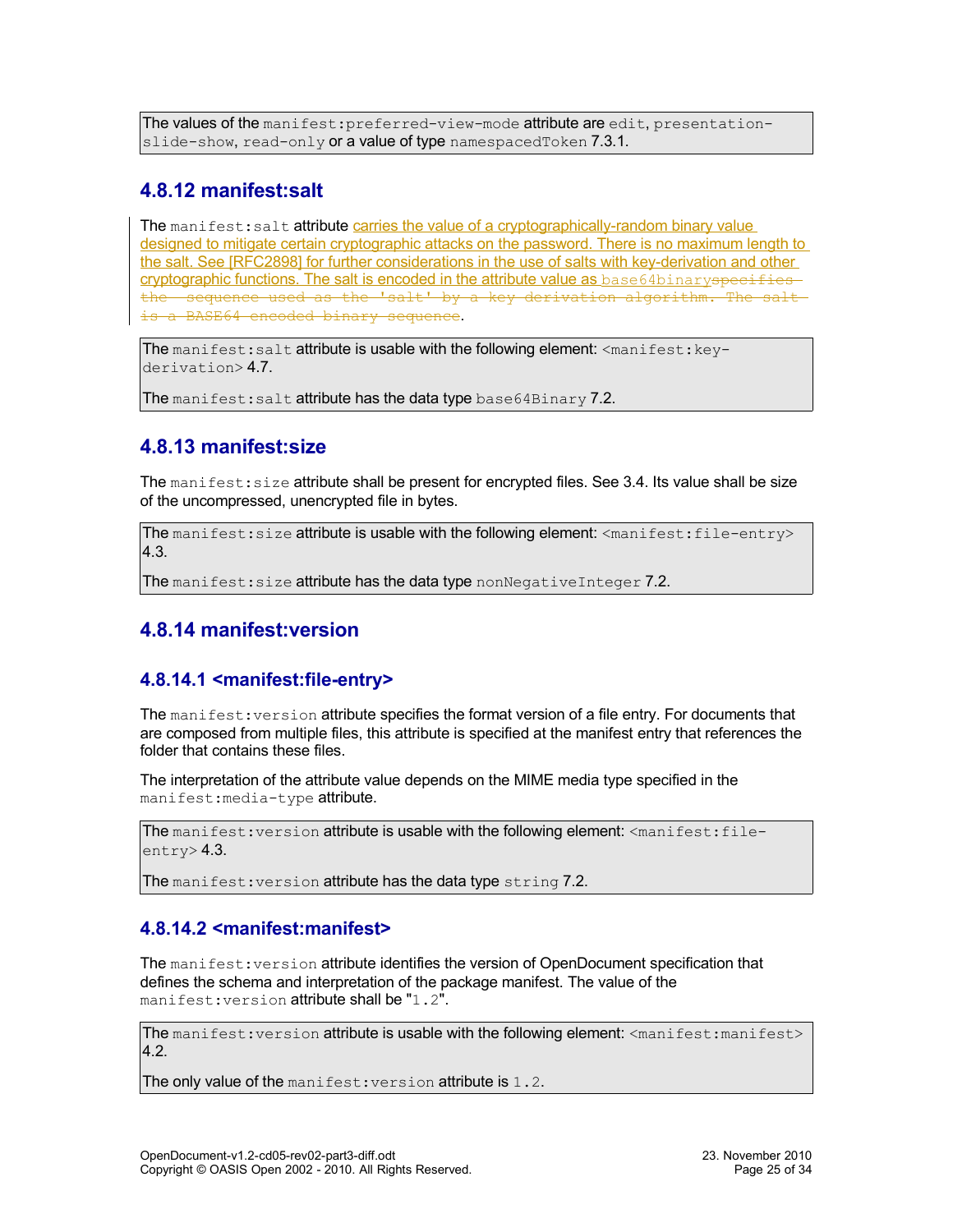# <span id="page-25-3"></span>**5 Digital Signatures File**

## <span id="page-25-2"></span>**5.1 Introduction**

The format of the digital signature files is defined by the OpenDocument digital signature schema Relax-NG [RNG] schema. See appendix A. This chapter describes the semantics of the elements and attributes defined by this schema.

### <span id="page-25-1"></span>**5.2 <dsig:document-signatures>**

The <dsig:document-signatures> root element serves as a container for an-arbitrary number of <ds:Signature> [5.3](#page-25-0) elements. If the <dsig:document-signatures> element contains multiple  $\langle ds:Signature\rangle$  elements, then there should be a relation between the digital signatures they define, for instance, they may all apply to the same set of files.

Consumers may require that a digital signature includes a certain set of files. That is, they may consider a digital signature to be valid if, and only if,

- the digital signature itself is valid, and
- if the <ds:Reference> child elements of the <ds:Reference> child elements of the <Signature> element reference a certain set of files.

In particular, consumers may require that a digital signature references all files contained in a package.

If a digital signature file is not encrypted, consumers shall not decrypt files that are referenced by  $\vert \langle ds : \vert \rangle$  Reference > elements and that are encrypted before validating the signature.

If a digital signature file is encrypted, consumers shall decrypt files that are referenced by  $\le$ ds: Reference> elements and that are encrypted before validating the signature.

The <dsig:document-signatures> element is a root element.

The <dsig:document-signatures> element has the following attribute: dsig:version [5.4.1.](#page-27-0)

The <dsig:document-signatures> element has the following child element:  $<$ ds: Signature $>$  [5.3.](#page-25-0)

### <span id="page-25-0"></span>**5.3 <ds:Signature>**

The <ds: Signature> element is defined by the [xmldsig-core] specification. Each <ds:Signature> element shall contain an Id attribute specifying a unique value. A producer may use the XAdES extensions as specified in ETSI TS 101 903 v1.4.1 [XAdES], or later versions of the XAdES specification.

A <ds: KeyInfo> element, as specified in [xmldsig-core], section 4.4 shall be included. The <ds:KeyInfo> element should contain an <ds:X509Data> element containing an <ds:X509IssuerSerial> element specifying the issuer and serial number of the signing certificate, and an <ds: X509Certificate> element specifying the full signing certificateRelative-IRI references contained within the element or any of its descendant elements shall be resolved as defined in section [3.7,](#page-13-0) except that the base URI for resolving relative IRIs shall be the package base IRI.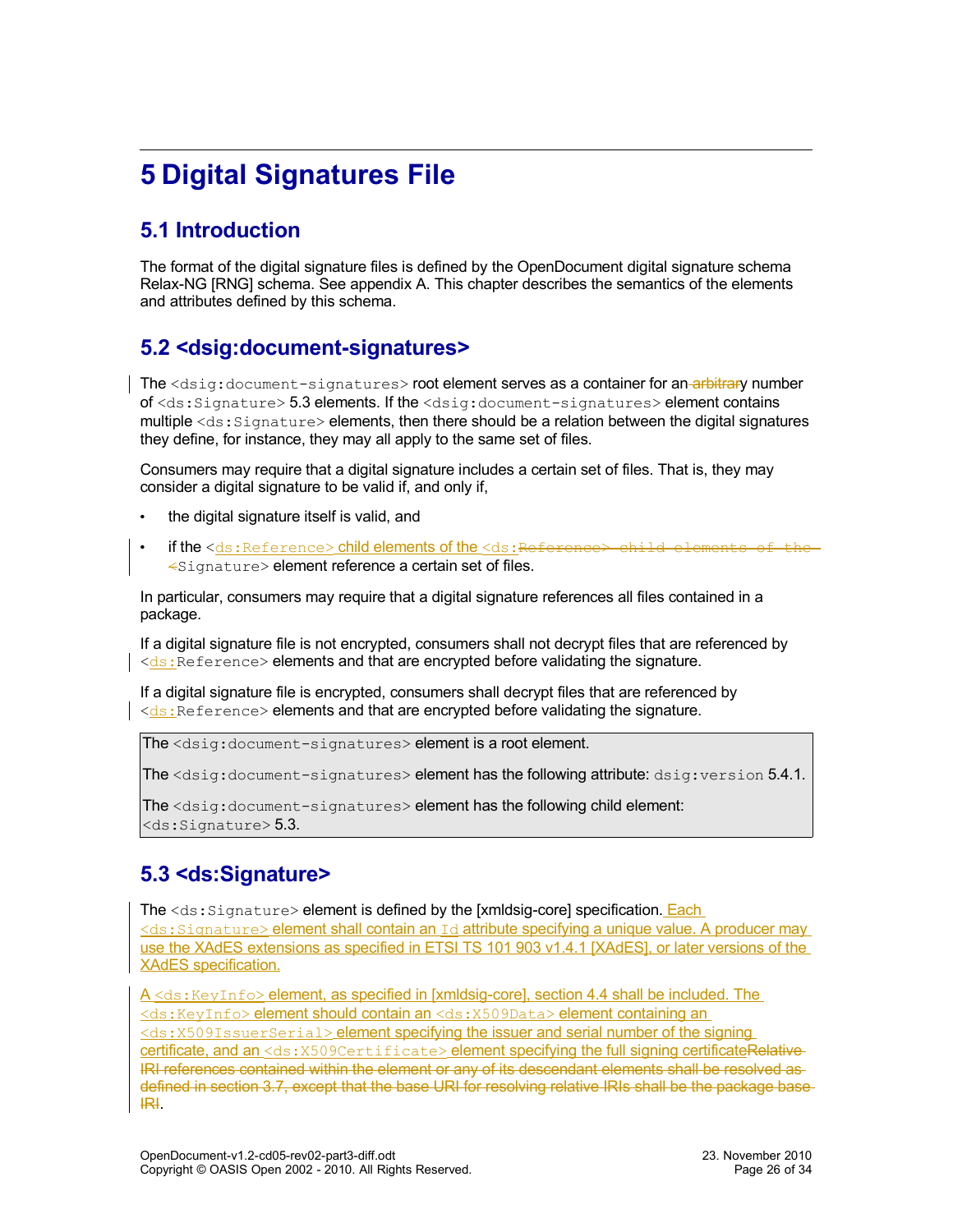Additional <ds:X509Certificate> elements may be placed in the <ds:X509Data>, or may be placed in the <xades:CertificateValues>element of the XAdES <ds:Object>, as defined in [XAdES] section 7.6.1. The additional certificates should represent the entire certificate chain used for verification at signing time**Note:** Producers may use extensions to the [xmldsig-core] specification, such as those required for implementation of XAdES signatures specified in ETSI TS-101 903 v1.3.2 [XAdES].

<ds:Reference> elements contained within a <ds:SignedInfo> element shall be resolved according to the following specification:

1. A <ds:Reference> element which has a Type attribute value of "http://docs.oasis $open.org/office/v1.2/OS/OpenDocument-v1.2.odt''$  shall refer to files in the same package in the accordance with the procedure for resolving IRIs [3.7,](#page-13-0) except that the file entry path shall be the name of the signature file with its relative path omitted.

**Note:** Consequently, an IRI-Reference consisting entirely of "#" followed by an ifragment (§2.2 of [RFC3987]) refers to the ID of an XML element within the same XML document containing this <ds: signature> element.

- 2.  $A \le ds$ : Reference> element which has a Type attribute with a value of "http://uri.etsi.org/01903/v1.2.2#SignedProperties" refers to an XAdES SignedProperties element.. A <ds:Reference> element which refers to the XAdES SignedProperties element (if present) shall be as specified in [XAdES] section 6.3.1.
- 3.  $A \leq ds$ : Reference> element which does not have a Type attribute shall be processed the same a <ds: Reference> element which has a Type attribute with a value of "http://docs.oasis-open.org/office/v1.2/OS/OpenDocument-v1.2.odt".

The only permitted <ds: Transform> elements which apply to files contained within the archive shall be canonicalization transforms, as specified in [xmldsig-core], section 6.5.

The signing time should be recorded using one or more of the following approaches:

- 1. An  $\leq$ ds:Object > element containing a  $\leq$ ds:SignatureProperty> element with:
	- a. An  $Id$  attribute with a value containing a unique identifier.
	- **b.** A Target attribute corresponding to the  $Id$  attribute of the  $\langle ds : S \rangle$  ignature  $\rangle$  element.
	- c.  $A \leq$ date> element from the namespace "http://purl.org/dc/elements/1.1/" containing the UTC time as [xmlschema-2] dateTime value.
- 2. A <xades: SigningTime> element as specified in [XAdES] section 7.2.1.

If an <ds: Object> containing XAdES elements is present, then a document compliant with this specification uses the following options:

- 1. The <xades: SignedSignatureProperties> element shall contain a <xades:SigningCertificate> property as specified in [XAdES] section 7.2.2.
- 2. A <xades: Signing Time> element should be present as specified in [XAdES] section 7.2.1.
- 3. If any timestamp elements of type XAdESTimeStampType are present, such as the <xades:SignatureTimeStamp> or <xades: SigAndRefsTimestamp> elements, the time stamp information shall be specified as an Encapsulated TimeStamp element containing DER encoded ASN.1. Data.
- 4. If references to validation data are present, the <xades: SigAndRefsTimestamp> element as specified in [XAdES] sections 7.5.1 and 7.5.1.1 shall be used.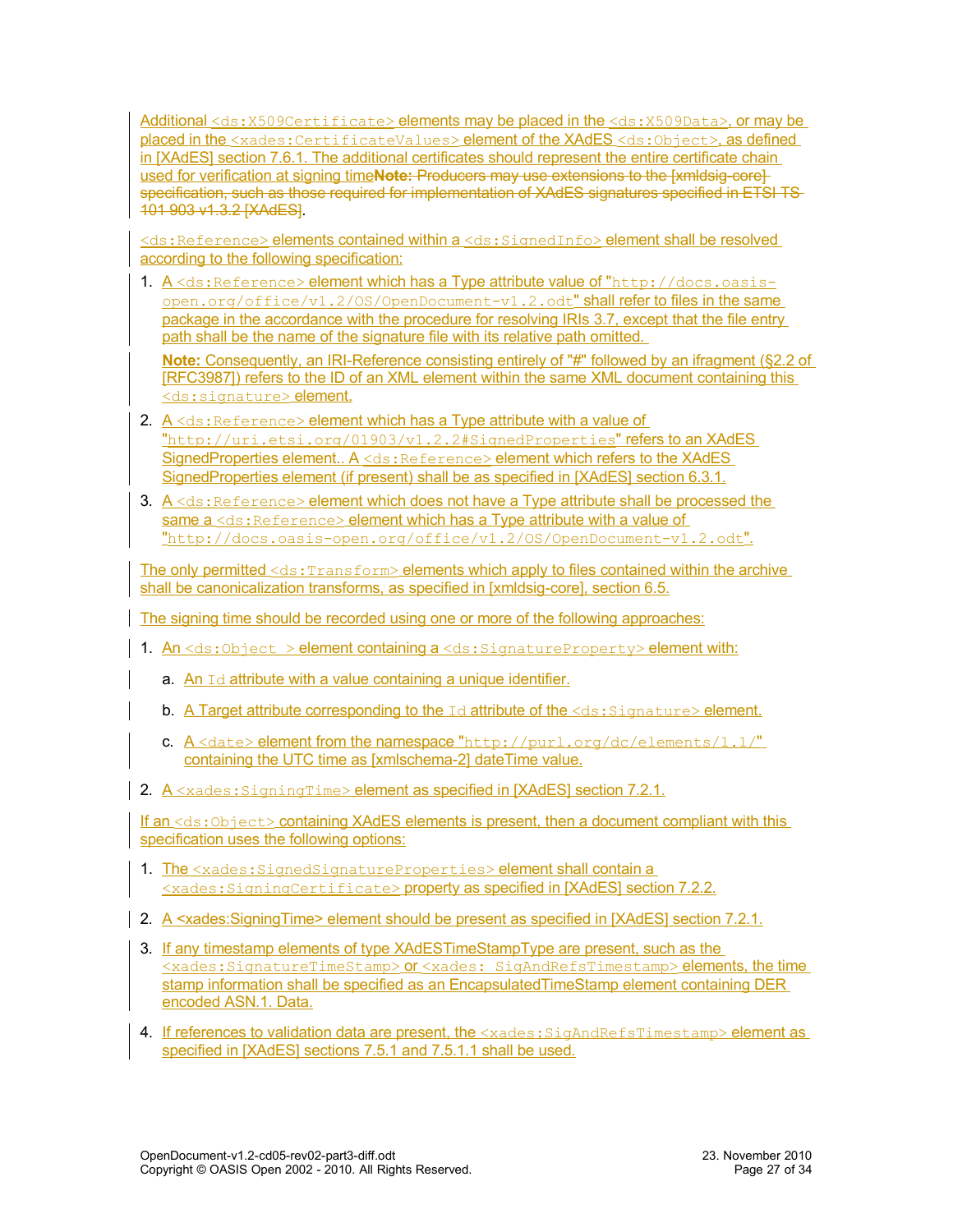5. There shall be a <ds: Reference> element specifying the digest of the SignedProperties element, as specified in [XAdES], section 6.2.1. This <ds: Reference> element shall be contained within the <ds: SignedInfo> element of the <ds: Signature> element.

The <ds:Signature> element is usable with the following element: <dsig:documentsignatures> [5.2.](#page-25-1)

## <span id="page-27-1"></span>**5.4 Digital Signatures Attributes**

### <span id="page-27-0"></span>**5.4.1 dsig:version**

The dsig:version attribute identifies the version of OpenDocument specification that defines the schema and interpretation of the digital signature file. The value of the  $dsig:version$  attribute shall be "1.2".

The  $disig:version$  attribute is usable with the following element:  $$ signatures> [5.2.](#page-25-1)

The only value of the dsig: version attribute is 1.2.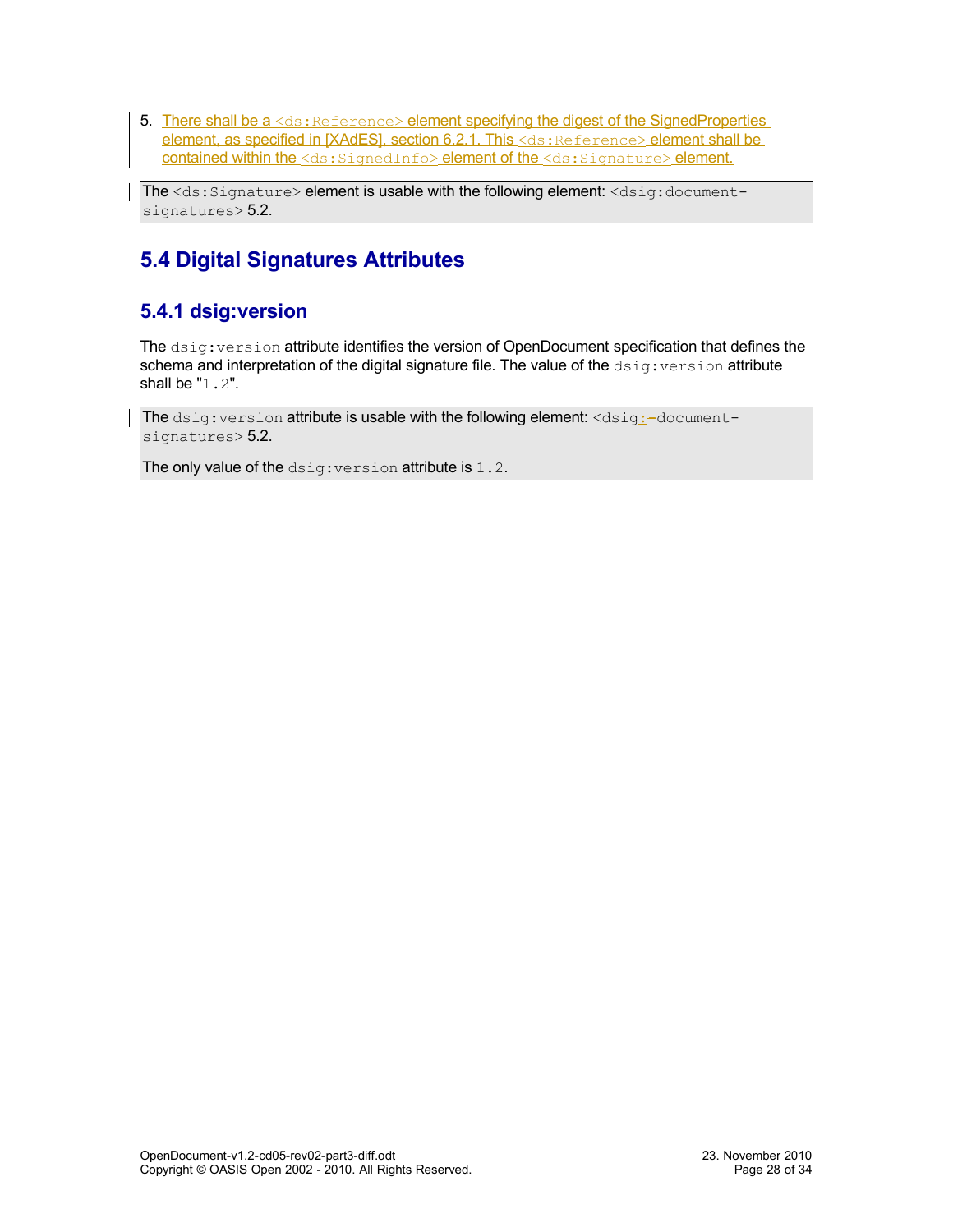# <span id="page-28-6"></span>**6 Metadata Manifest Files**

## <span id="page-28-5"></span>**6.1 General**

Metadata manifest files (see [3.6\)](#page-13-1) have the file name "manifest.rdf". The metadata manifest file for a document (see [3.1\)](#page-11-2) shall be stored in the root of the package. The metadata manifest file for a sub documents shall be stored in the sub document's directory.

Metadata manifest files enumerate metadata files and their relationships to other files in that document or sub document as defined by this specification.

The relationships are expressed in the metadata manifest files using [RDF-XML] and the [OWL] Metadata Manifest Description ontology that is defined in appendix B. The following OWL classes and properties are defined.

### <span id="page-28-4"></span>**6.2 pkg:Document**

An instance of the  $pkg:Document$  class in the metadata manifest file represents the document or sub document itself.

The following property is defined for the  $pkq:Document$  class:  $pkq:hasPart 6.6$ .

### <span id="page-28-3"></span>**6.3 pkg:File**

A file in an OpenDocument package is represented by an instance of class  $pkq:File$  or by one of its subclasses, for example pkg: MetadataFile.

An instance of the  $pkg$ : File class (or one of its subclasses) is identified by an IRIURL.

The relationship between a file and a package is expressed using the property  $pkg:hasPart 6.6$ .

The following property is defined for the  $pkg$ : File class:  $pkg$ :  $min$  $ype$  [6.7.](#page-29-0)

### <span id="page-28-2"></span>**6.4 pkg:MetadataFile**

An instance of the  $pkq$ : MetadataFile class represents a metadata file.

The  $pkq$ :MetadataFile class is a subclass of  $pkq$ :File [6.3.](#page-28-3)

### <span id="page-28-1"></span>**6.5 pkg:Element**

The  $pkq:Element$  class describes an XML element contained in a file within an OpenDocument package.

### <span id="page-28-0"></span>**6.6 pkg:hasPart**

The  $pkq:hasPart$  property locates a file described by  $pkq:File$  or its subclasses within a document or sub document.

This property can be used with the following class:  $pkg:Document 6.2$ .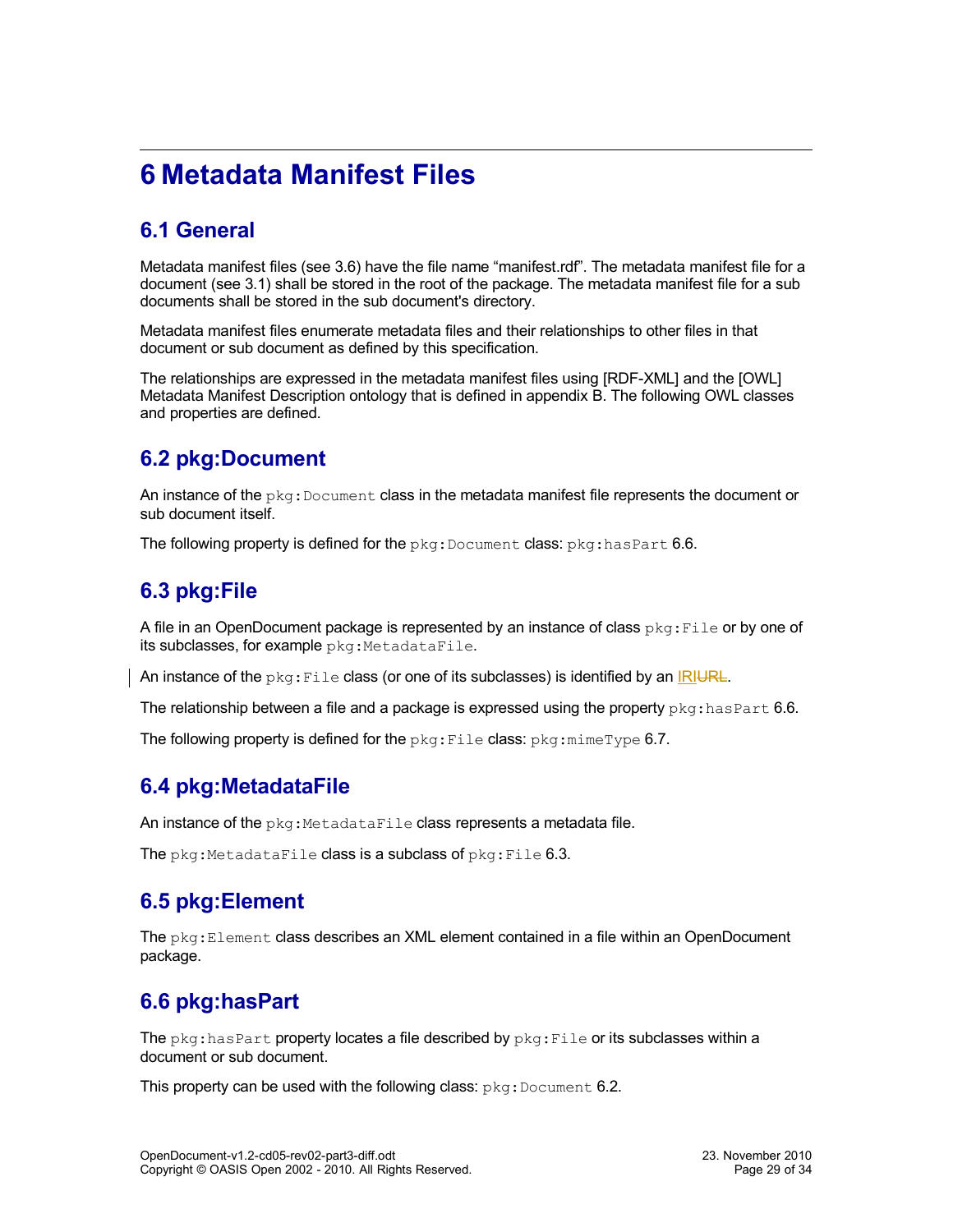## <span id="page-29-0"></span>**6.7 pkg:mimeType**

The pkg:mimeType property is used to specify the MIME media type [RFC4288] of file described by an  $pkg:File$  class or one of its subclasses.

This property can be used with the following class:  $pkg:File 6.3$ .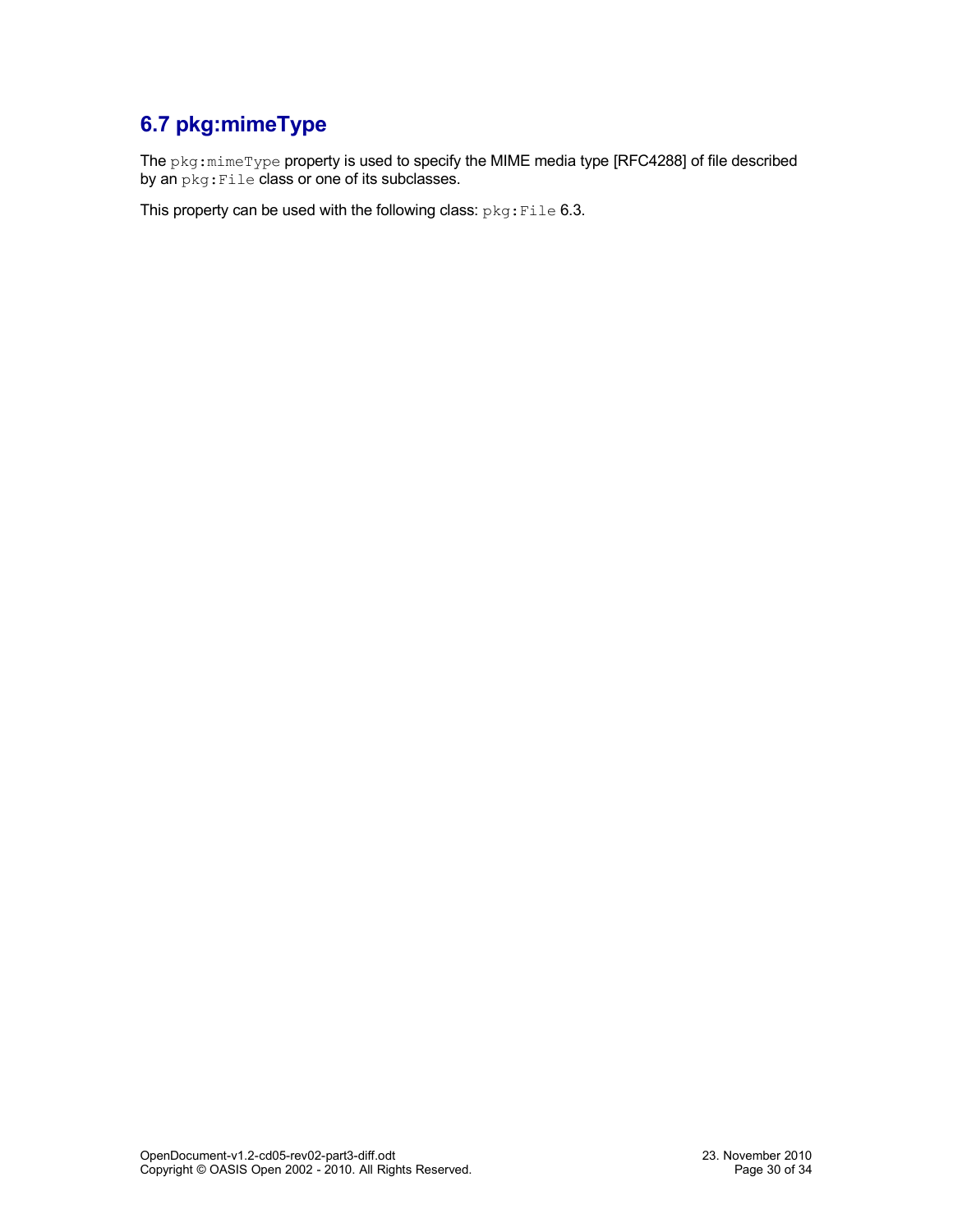# <span id="page-30-4"></span>**7 Datatypes**

## <span id="page-30-3"></span>**7.1 Introduction**

The values of attributes and elements are often described as having datatypes. These datatypes either are datatypes defined within [xmlschema-2], or are defined by this specification. Datatypes for which no [xmlschema-2] datatype exists are expressed in the schema by [xmlschema-2] datatypes. Some of these datatypes have additional constraints.

### <span id="page-30-2"></span>**7.2 W3C Schema Datatypes**

The following [xmlschema-2] datatypes are used in this specification:

- <span id="page-30-5"></span>• anyURI
- <span id="page-30-6"></span>• base64Binary
- <span id="page-30-8"></span>• nonNegativeInteger
- <span id="page-30-7"></span>• string

## <span id="page-30-1"></span>**7.3 Other Datatypes**

#### <span id="page-30-0"></span>**7.3.1 namespacedToken**

A namespaced token is an [xmlschema-2] QName that matches the definition of PrefixedName in §4 of [xml-names].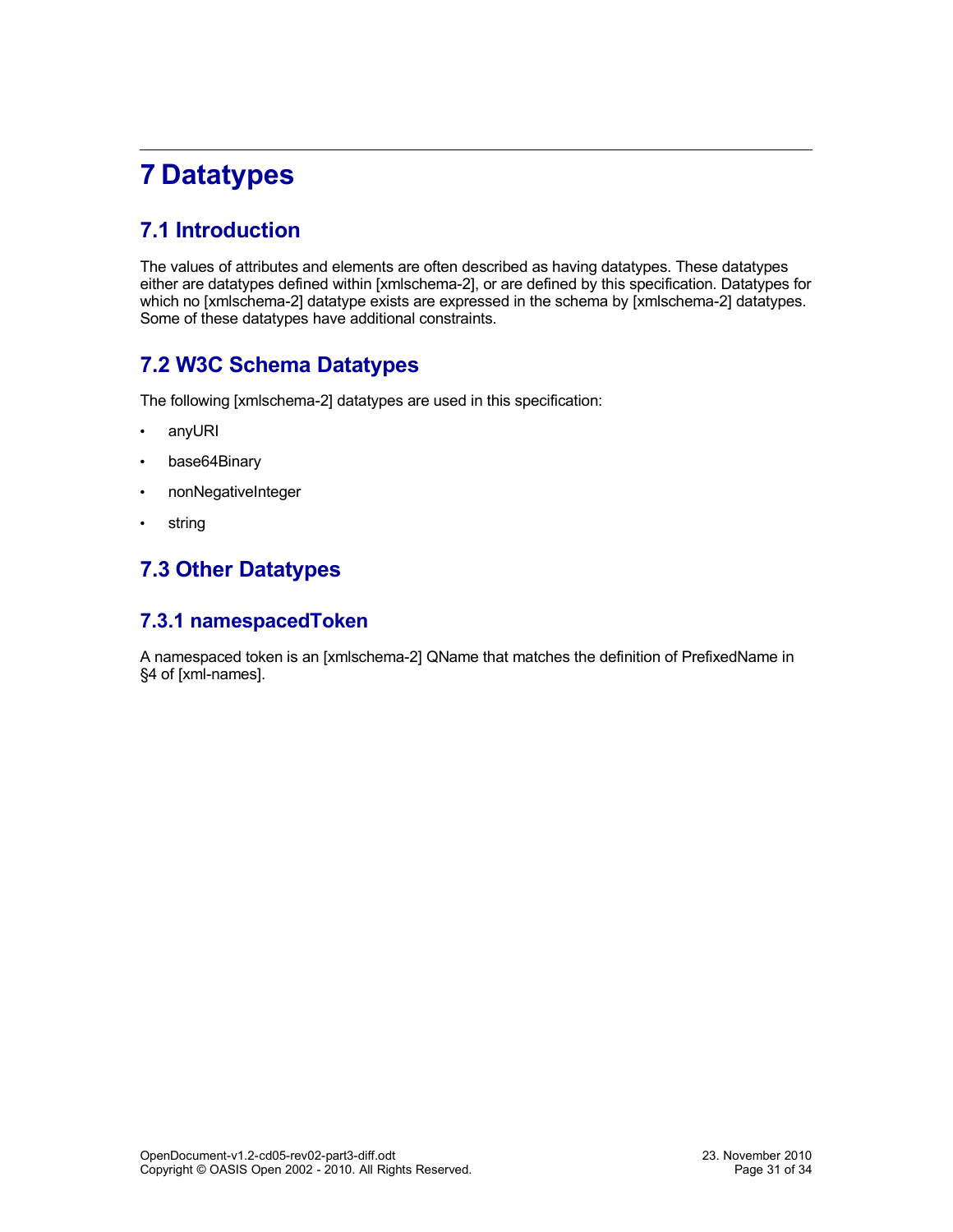# <span id="page-31-2"></span>**Appendix A.Schemas**

### <span id="page-31-1"></span>**A.1. OpenDocument Manifest Schema**

The OpenDocument manifest schema is defined by a separate document, whose location can be found in the [Related Work](#page-1-0) section on the introductory pages ich is located here:

<http://docs.oasis-open.org/office/v1.2/cd05/OpenDocument-v1.2-cd05-manifest-schema.rng>

<span id="page-31-0"></span>OpenDocument Digital Signature Schema

The OpenDocument digital signature schema is defined by a separate document, whose location can be found in the [Related Work](#page-1-0) section on the introductory pages.ich is located here:

<http://docs.oasis-open.org/office/v1.2/cd05/OpenDocument-v1.2-cd05-dsig-schema.rng>

<span id="page-31-4"></span>OpenDocument Metadata Manifest Ontology

The OpenDocument metadata manifest ontology is defined by a separate document, whose location can be found in the [Related Work](#page-1-0) section on the introductory pages.ich is located here:

<http://docs.oasis-open.org/office/v1.2/cd05/OpenDocument-v1.2-cd05-package-metadata.owl>

<span id="page-31-3"></span>Zip File Structure (Non normative)

A Zip file starts with a sequence of files, each of which can be compressed or stored in raw format. Each file has a local header immediately before its data, which contains most of the information about the file, including time-stamps, compression method and file name. The compressed file contents immediately follow, and are terminated by an optional data descriptor. The data descriptor contains the CRC and compressed size of the file, which are frequently not available when writing the local file header. If these details were included, the data descriptor can be skipped.

Each file in the archive is laid down sequentially in this format, followed by a central directory at the end of the Zip archive. The central directory is a contiguous set of directory entries, each of which contains all the information in the local file header, plus extras such as file comments and attributes. Most importantly, the central directory contains pointers to the position of each file in the archive for navigation of the Zip file.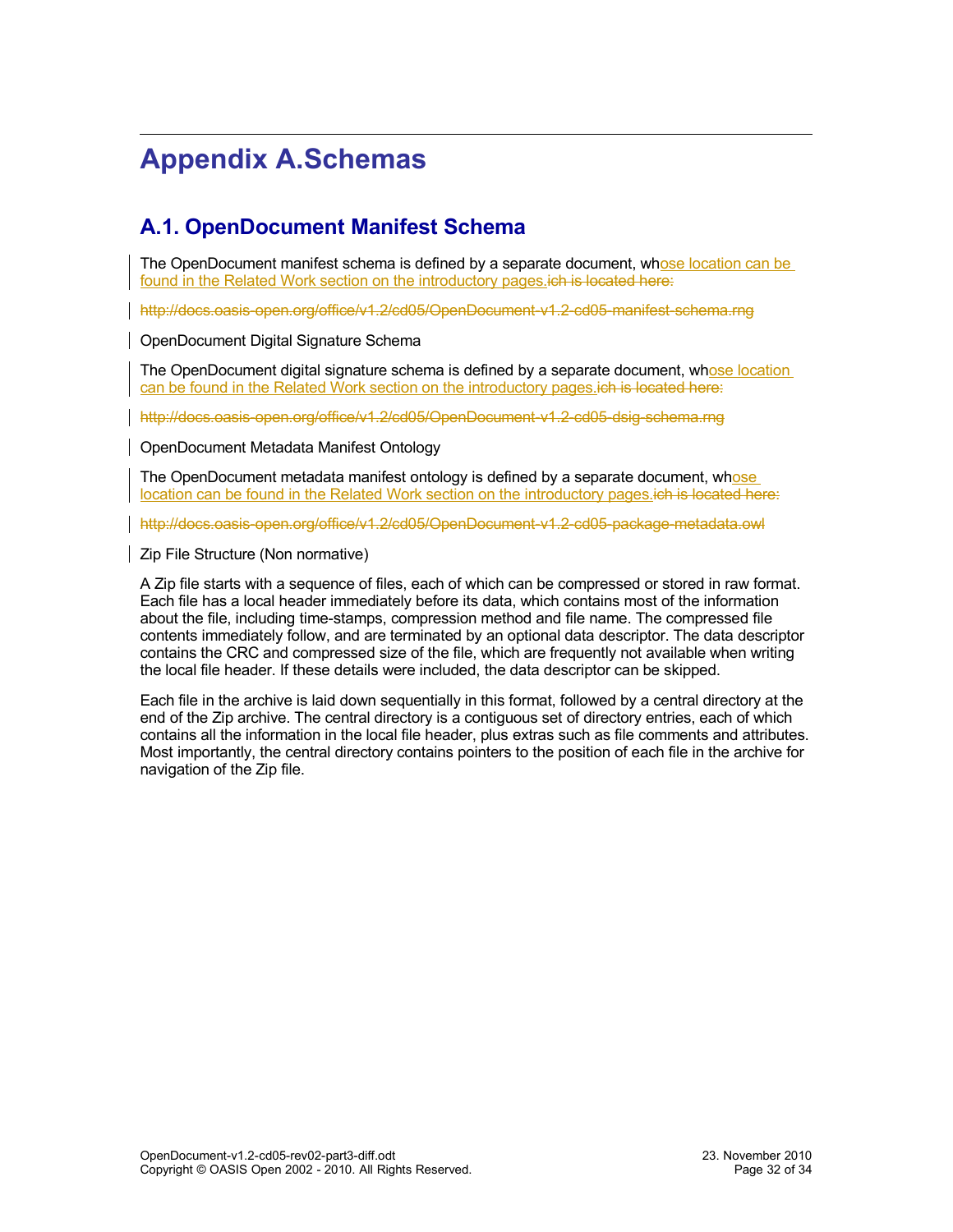

*Figure 1 - Zip file structure*

For more details about the Zip file format, see [ZIP].